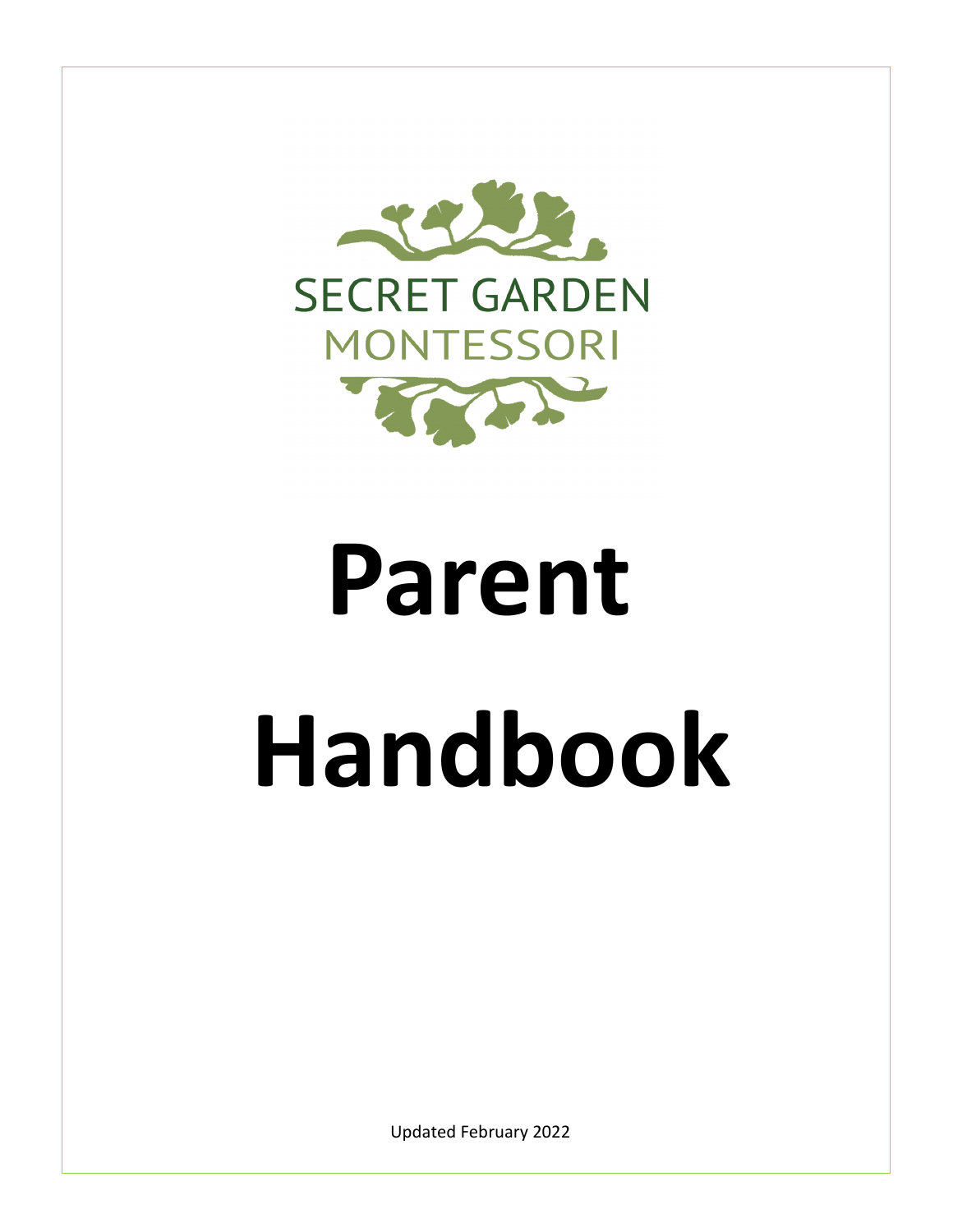# **Table of Contents**

# **Part I Organization information**

| Mission                                             |   |
|-----------------------------------------------------|---|
| Our History                                         |   |
| Non-discrimination statement                        | 4 |
| Governance and Administration                       | 4 |
| Community participation and Volunteer opportunities |   |

# **Part II Classroom rhythms and routines**

| General outline of day                |  |
|---------------------------------------|--|
| Daily drop-off and pick-up procedures |  |
| Snack and Lunch                       |  |
| Items for school                      |  |
| <b>Observations</b>                   |  |
|                                       |  |

# **Part III Health and Safety**

| 1. Contagious disease policy               | 11        |
|--------------------------------------------|-----------|
| 2. SGM Health and Safety Plan for COVID-19 | $12 - 14$ |
| 3. Medication at school                    | 15        |
| 4. Emergency medical authorization         | 15        |
| 5. Emergency procedures                    | 15        |
| 6. Policy on the Release of children       | 15        |
| 7. Early/alternate pick-up                 | 16        |
| 8. Food and other Allergies                | 16        |
| 9. Weather-related closing                 | 16        |
| 10. Emergency Evacuation plan              | 16        |
| 11. Fire drill procedure                   | 16        |

# **Part IV Communication**

| 1. Parent portal                                        | 17 |
|---------------------------------------------------------|----|
| 2. Weekly electronic newsletter                         | 17 |
| 3. Parent/teacher notebooks, Office Phone, Staff emails | 17 |
| 4. Whiteboard, Emergency notifications, conferences     | 18 |
| 5. Record-keeping and transfers                         | 18 |
| 6. Email and Social media                               | 18 |
| 7. Photography and Screen time Policy                   | 19 |

# **Part V Licensing Requirements**

| 1. Information to Parents             | $20 - 21$ |
|---------------------------------------|-----------|
| 2. Discipline Policies and Procedures |           |
| 3. Suspension/expulsion policy        |           |

# **Part VI Financial policies and agreements**

|  | 1. Information |  |  |
|--|----------------|--|--|
|  |                |  |  |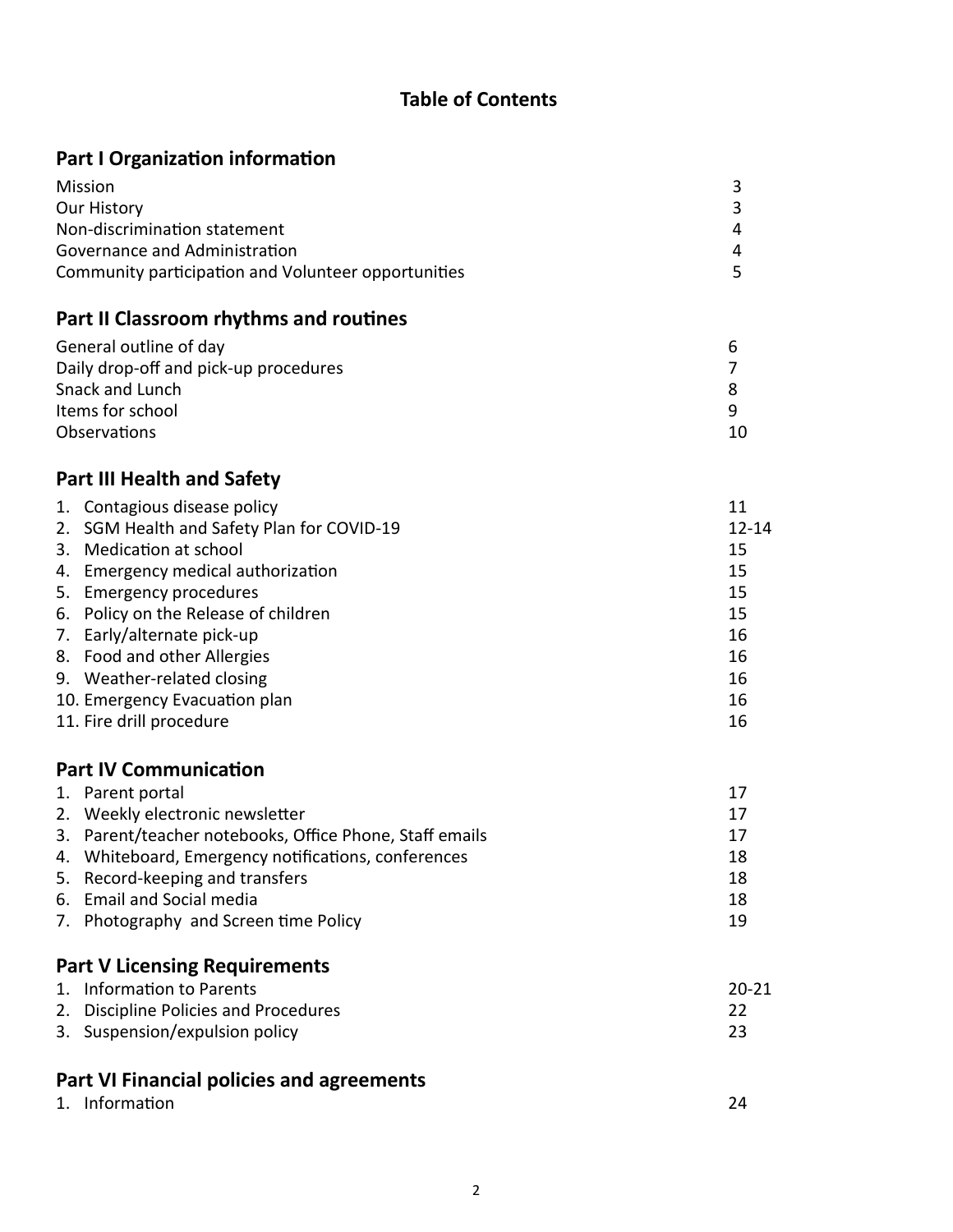# **Part I Organization information**

# **Our Mission**

Secret Garden Montessori cultivates each child's ability to be a compassionate, critical thinker who is holistically prepared for the future.



Self-reliance

# **Our History**

The idea for Secret Garden germinated in 2006 with a group of parents seeking an alternative preschool experience for their children. They values wholesome food, a connection to nature and community. The group found seasoned Montessori teacher, Barbette Robillard, who brought the group to the philosophy of Maria Montessori. The school began as a small, homeschool cooperative, rooted in the families homes. Barbette moved around weekly to the homes and set up a travelling classroom which included practical life, work with didactic materials, art, outdoor experiences and lots of nature study. The school rapidly began to grow and in 2008 we established our first Board of Trustees. We rooted ourselves in Frenchtown in 2010 at our current location on Harrison Street. In keeping with our commitment to building community, we have conducted canned food & children's' coat drives and visits to local group and nursing homes. We were granted permission to plant a community perennial garden adjacent to the playing fields on Old Frenchtown Field. We now also have an herb and vegetable garden outside of our classroom. As our school grows, we have expanded our programs to include Toddlers, Extended Day (Before/After) care and summer camp as well as hosting a number of specialty programs. Our garden continues to flourish and our roots are deepening each season!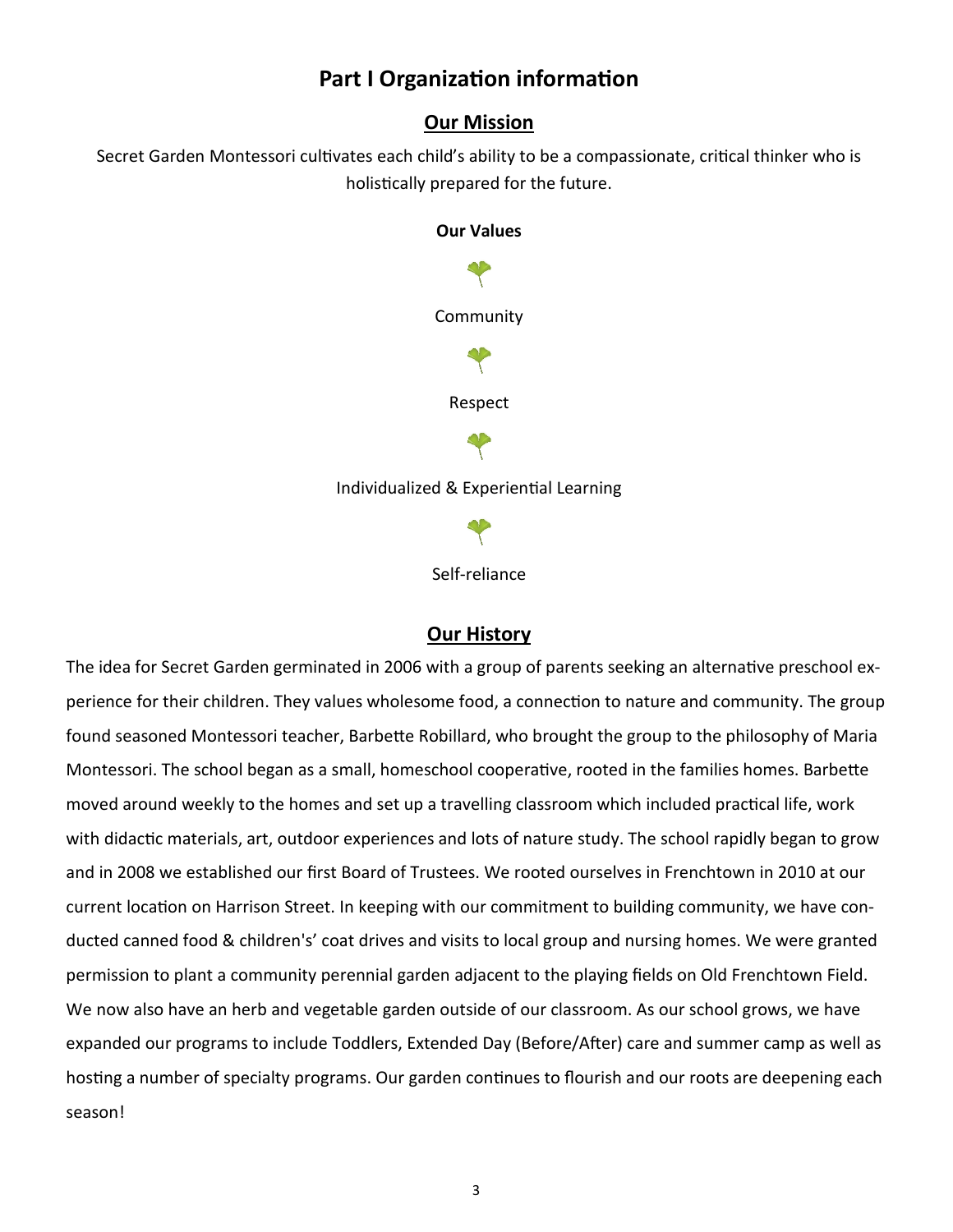# **Non-discrimination Policy Statement**

*Secret Garden Montessori follows federal guidelines and mandates regarding nondiscriminatory practices in student recruitment activities, awarding of scholarships, hiring of faculty and instructors and general employment practices.*

Secret Garden Montessori admits students of any race, color, religion, gender, national and ethnic origin to all the rights, privileges, programs, & activities generally accorded or made available to students at the school. We do not discriminate on the basis of race, color, religion, gender, national and ethnic origin in administration of its educational policies, admissions policies, scholarship and loan programs, & athletic or other schooladministered programs.

Further, it is the policy of Secret Garden Montessori to provide equal employment opportunity without unlawful discrimination based upon race, color, religion, age, gender, marital or family status, sexual orientation, gender identity, genetic information, ancestry, national origin, physical or mental handicap, membership in the United States uniformed military services or any other characteristic protected by law.

# **Governance and Administrative Structure**

Secret Garden is a non-profit organization incorporated in the state of Pennsylvania and operating as a legal business entity & employer in the state of New Jersey. It is governed by a Board of Trustees made up of alumni parents, staff & community members. The Board is the guardian of the school's mission and is accountable for the financial well-being of the school. Our Board meetings are open and we encourage active participation and engagement with this important work.

# **Board of Trustees as of September 2021**

Dawn Mansley- Board Chair Jena Detore– Vice Chair Josh Weicher– Treasurer Hayley Weichler– Secretary

Rosalie Skakum, Barbette Robillard, Melissa Velez- Ex Officio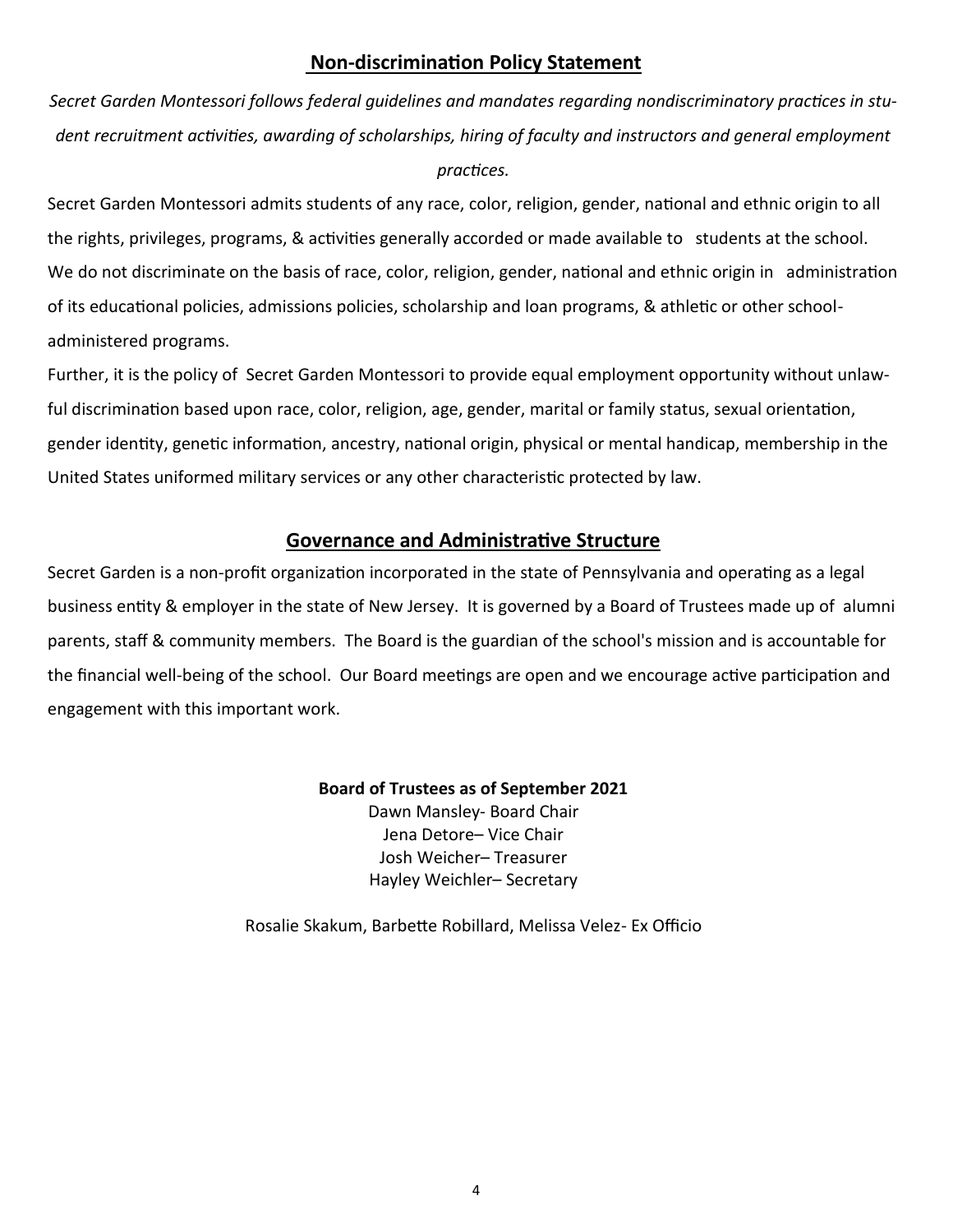# **Community participation and Volunteer opportunities**

We embrace a cooperative spirit at SGM and invite families to actively participate in their child's experience. If you have any special interest or talent you'd like to share with the class, we invite you to speak with the staff about scheduling an appropriate time for you to come in. \*Please note: During the period which we are following the Health and Safety Standards for COVID-19, Visitors are not permitted to enter the building. We will stay in communication with our families as soon as this restriction is lifted.

There are many other ways to participate such as committee efforts, parent education, board meetings, fundraising events, etc.

# **Practical Life**

On occasion, you will be asked to send in various items we need for practical life work. You will receive a notice that it is your turn to send in an item we need, such as apples, carrots, tooth paste or lemon oil. Your child will be thrilled to contribute to the class and take a proprietary interest in the week's polishing or apple cutting activities.

**Laundry** \*During the COVID Pandemic, Nap/rest Linens will be sent home daily to be washed by families. In the classroom, linens will be replaced with paper products to decrease the risk of infection.

The children use towels, wash cloths, cloth napkins and aprons during their Practical Life exercises in the classroom. Parents will be asked to take the class laundry bag home to wash on a Friday and return the clean laundry back on Monday. If it is not convenient for parent to do laundry, they will be scheduled for another day.

#### **Fundraising efforts**

Throughout the year, SGM participates in a number of fundraising and community engagement activities through the work of our F.A.C.E (Fundraising and community engagement) committee. The proceeds from our fundraising efforts go towards both general operations and our scholarship funds. We rely on the generous contributions to make these efforts successful. There are many ways for families to get involved including committee membership, single event participation and/or chairing and, participation in events.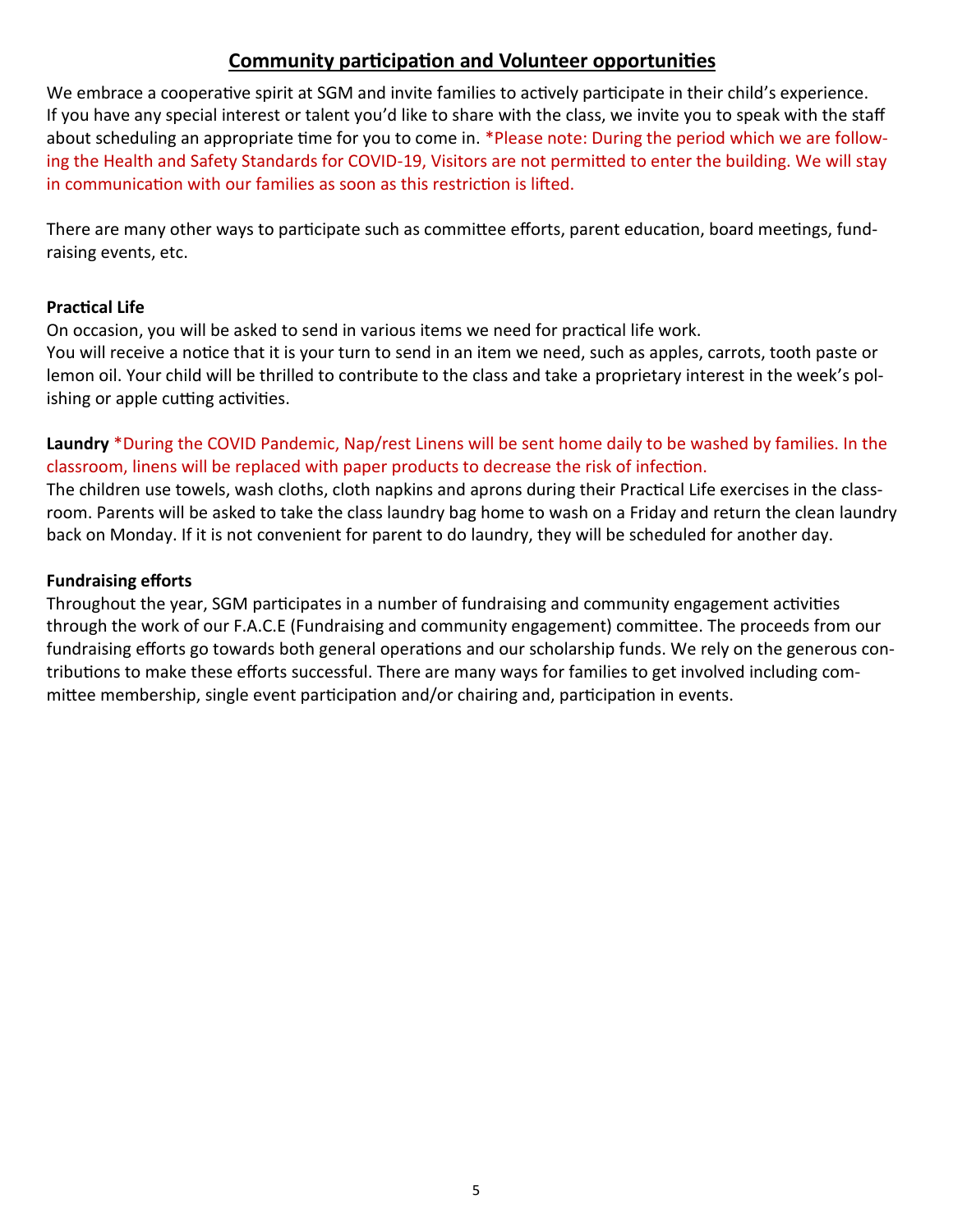# **Part II School Rhythms and Routines**

Maria Montessori called the years between ages 3 and 6 the "sensitive period for order". Consistency in the daily routine and your attitude toward it are vital to your child's feelings of security. Give your child plenty of time to get ready for school, the same amount every day. Don't rush! We don't want to associate hecticness and an accompanying sense of guilt with the school experience.

Establishing a happy pattern of beginning each morning with regular, predictable events preceding arrival at the school will help your child establish a positive attitude and enter the classroom eagerly, able to get the most out of every day.

# **A Glimpse Into Our Day**

\*Please see a full outline of our **revised drop off and pick up procedures** on the next page.

#### **Primary Program Overview**

8:30 - 9:00 am Morning drop-off 9:00 - 10:45 Morning work cycle 11:00- 11:45 Recess 11:45 Return to the school, half day students dismissed at 12 12:00-1:00 Lunch and Clean Up 1:00-1:30 Reading and Rest 1:30-2:30 Older Children Work Cycle #2 2:45-3:00pm Care of the Classroom 3:00 Dismissal to parents

#### **Sprouts program overview**

8:30 - 9:00 am Morning drop-off 9:00-9:45 Independent work guided by the teacher 9:45-10:20 Snack time 10:20-10:50 Morning Gathering 10:50– 11:45 Outdoor play 11:45 Return to the school, half day students dismissed at 12 12:00-12:30 Lunch 12:30-2:30 Rest 2:30-2:50 Quiet activities as students prepare for dismissal 3:00 Dismissal to parents

# **Extended Care Program**

#### **Please contact the office for Extended Care Availability**

7:30-8:30 am Before care program: Children may be dropped off at the Primary vestibule doors. 3:00-5:30 pm After care: Children are dismissed to their parents at their scheduled pick up time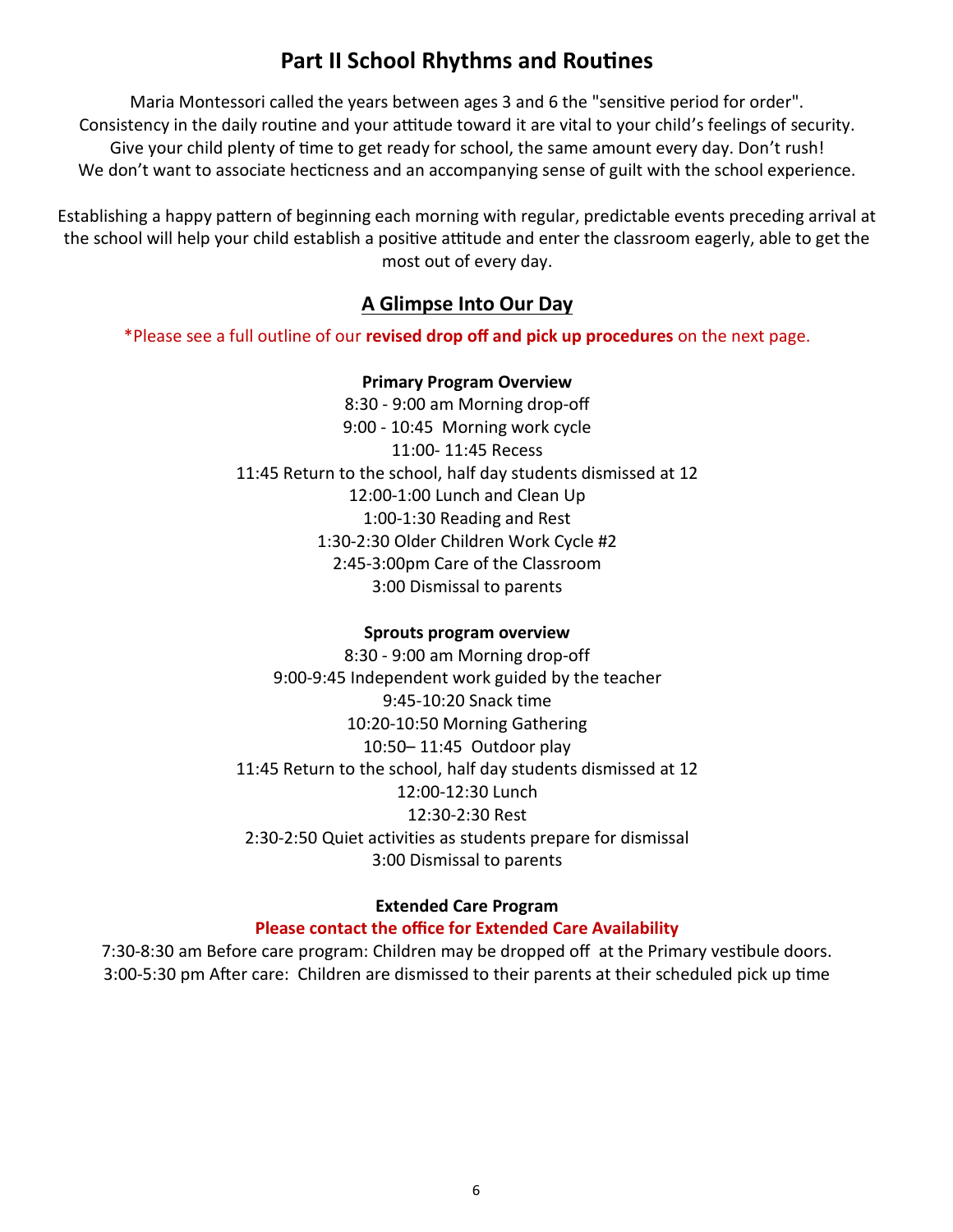# **Daily Drop-off & Pick-up procedures**

\*Please note: During the period which we are following the Health and Safety Standards for COVID-19, we will be screening each child before entering the school each morning. The following procedure will allow for a smooth and safe transition into the building:

Please drive around the building past the Sprouts entrance up to the Primary Garden and shut off your car. This will allow us to communicate with ease. If you are second or third in line, please wait directly behind the car ahead of you. Staff will be waiting to greet you and will ask you to report your child's temperature. We will adhere to the following Health and Safety Guideline outlined by the Office of Licensing:

*'Children and staff with a fever in excess of 100.4 degrees Fahrenheit, or exhibiting other symptoms of COVID-19, shall not be allowed to enter the facility, nor will persons that have exposure to persons known to have COVID-19 during the preceding 14 days.'*

Once the screening is complete, you may help your children out of the car and they may walk independently into their classroom. Please note that we are not permitted to allow anyone inside the building aside from children and staff at this time. If you feel that this transition needs more of your time and attention, you may pull your vehicle around and into a parking space. When your child is ready, we will be there to welcome them in. Staff will sign your child(ren) in for you through our Smartcare System.

Upon entering, children will place their belongings in an assigned cubby and they will be invited into the classroom to wash their hands and join the Gathering.

#### **Unplanned late arrivals**

We understand that from time to time an unplanned late arrival may be unavoidable. Parents arriving late (after 8:55am) should call the school directly. Rosalie will receive you at the time of arrival.

# **Planned Late arrival/Early dismissal**

Please call the school in the event of a planned late arrival or early pick-up.

# **Attendance/Absence & Lateness**

Please call the school to let us know if your child is going to be absent or arriving late for drop-off or pickup. If you are planning for your child to be away from school for an extended period of time, please let us know well in advance. \*During the period which we are following the Health and Safety Standards for COVID-19, we ask our families to please inform the office of any travel to high-risk states/countries. Your support in this will contribute to the general health of the community.

# **Dismissal Procedures for 12:00pm and after 3:00pm**

Parents picking up at 12:00 noon may pull around to the Primary Garden Drive Up Entrance. Your child will be brought directly out to your car. At this time, staff will sign your child out for you through our Smartcare System. **Please also see Policy on Release of children on page 17.**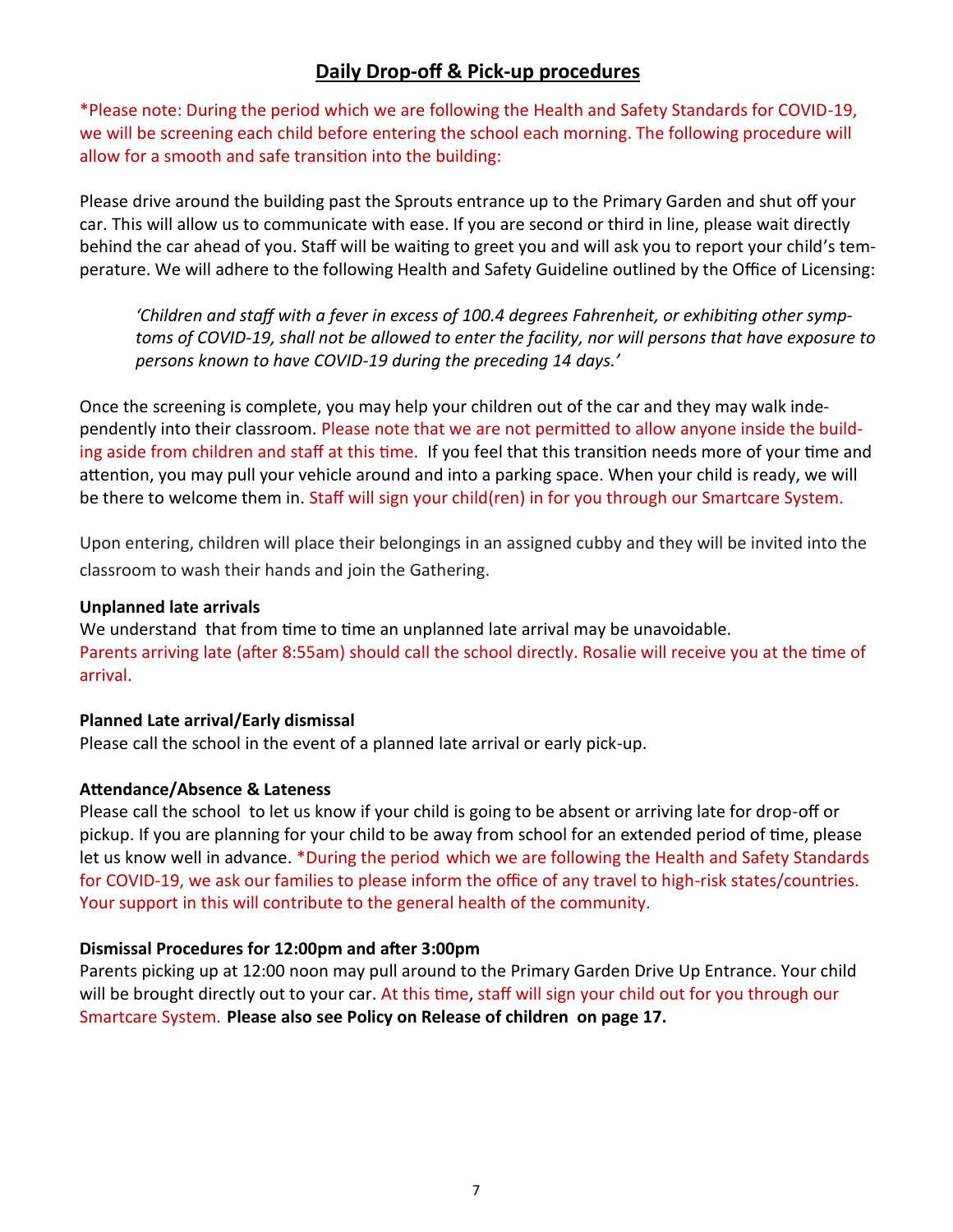# **Snack & Lunch**

**Snack** \*At this time, we request that parents send a mid-morning and afternoon snack (when applicable) in addition to a packed lunch. Families are permitted to donate food at the Teachers request ONLY.

Parents of the primary class supply snack on a weekly basis and the children prepare it (wash & cut vegetables, slice cheese, etc). The snack rotation is posted on the website calendar. SGM provides snack for the Sprouts class and summer camp.

We prefer to serve the same snack all week. Serving the same snack all week encourages the children to eat when and if they are hungry, and helps them learn how to prepare the snack: slicing an apple, for example, gets easier with practice! *We promote eating whole grains, organic fruits & vegetables.* 

We must be advised about all food allergies during the registration process. Children requiring alternatives to the weekly snack should maintain a supply in the classroom so that they too can be engaged in preparing their own snacks. We can accommodate many allergies with our snack rotation.

#### **Lunch**

Children staying for the afternoon should bring a lunch box with a cold pack to keep items cold or a thermos container to keep food warm. If you boil some water and let it sit a few minutes before filling your thermos, the food will usually stay much warmer.

Please be aware that, whenever possible, we are happy to heat up lunches. HOWEVER, we are often unable to do so in the primary class because they typically have an outdoor picnic in nice weather.

There is no need to pack a drink, we'll always have water available. Please, if packing a beverage, send a thermos or water bottle instead of a juice box. Any uneaten food will be rewrapped and packed back into the lunchbox so you can see how much your child has eaten, and all trash will also travel home to emphasize our enthusiasm for reusable containers!

Encourage your child to pack his/her own lunch as a part of the morning or (even better & more relaxed) night-before-school routine. Children are more likely to eat what they prepare!

Leftovers from dinner the night before can be packed into a lunch-sized serving for the next day. Fresh fruits & vegetables are an excellent addition. Please leave candy and treats at home.

# **Please see also "Food and other Allergies" on page 12.**

# **Birthdays**

Children's birthdays will be celebrated with a special circle time ceremony. It is not necessary to bring in treats for the occasion. Instead, we ask that you provide a set of photos for showing -- ideally a baby photo & one from each subsequent year. Sharing these really makes the day special!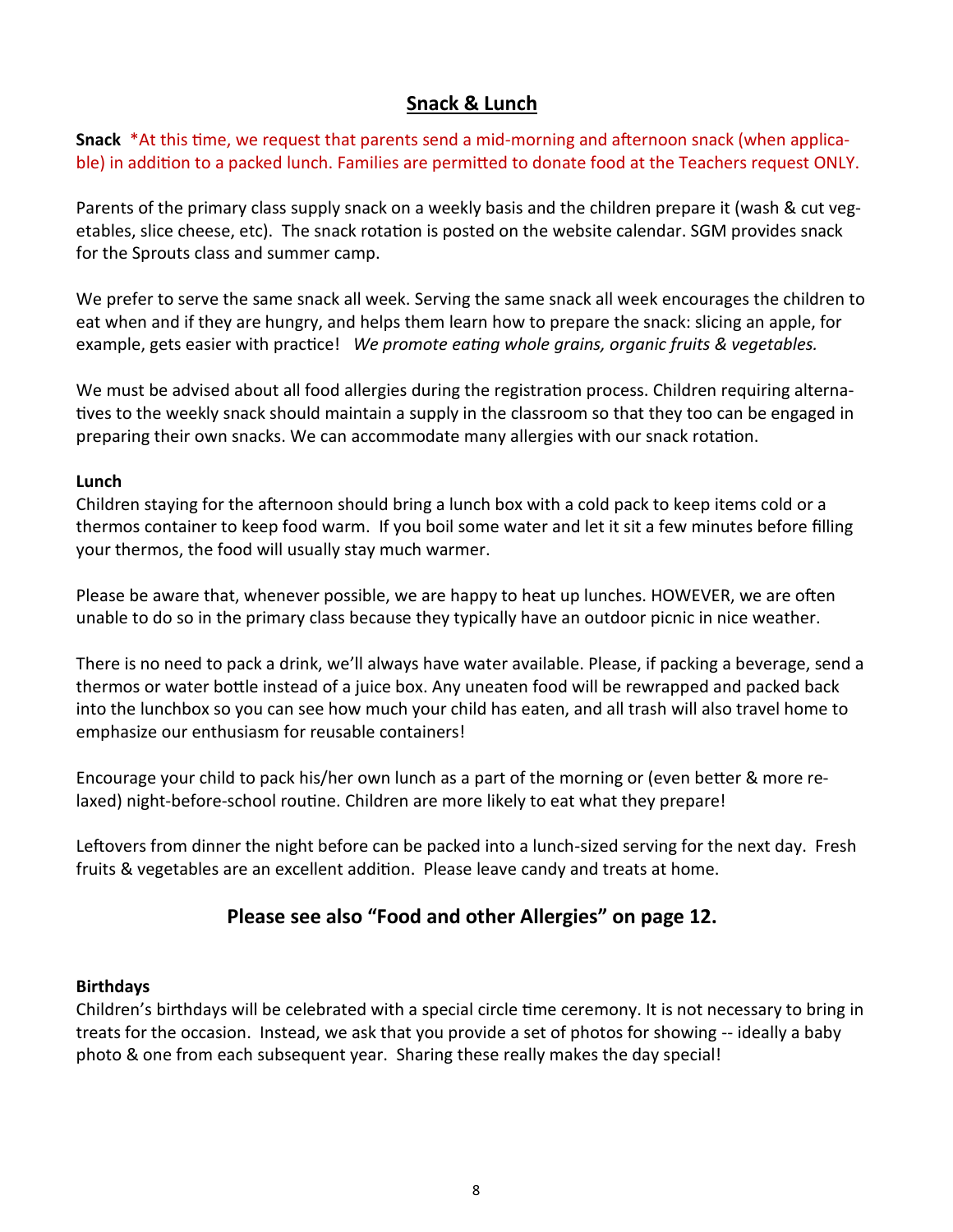# **Items for school**

# **Clothing**

When your child begins attending, please send **a pair of indoor slippers or shoes with a rubber sole**. These are to be left at school and changed into at the start of each day.

Your child also needs **a complete change of weather-appropriate clothing** to keep in their cubby box. Notes will be sent home when items need replacement seasonally or because of use. Children must have closed sturdy sneakers, sandals or boots for outdoor play. Crocs & flip flops are not ideal. Sizes should be checked by parents throughout the school year as the children do tend to grow out of them before we realize.

\*During the period which we are following the Health and Safety Standards for COVID-19, please send all belongings for the day (lunch box, water bottle, sunscreen, etc.) in a larger backpack. This will allow for safe storage of personal belongings.

# **Folders - Friday is "Backpack Day" During the School Year Primary class only**

When your child begins attending please provide 2 two pocket folders clearly marked with his/her name. One folder will be used for the child's finished work to go home on the last day of the week (typically Friday). It is then returned to school each Monday. The other folder will be a spare, kept at school. The folder will deliver any notices for snack, etc -- so please check it each week.

# **Other Items from Home**

Please refrain from bringing stuffed animals, toys or other items from home. (Just say it's the school rule, let us be the bad guys!) These items have proved to be a distraction and a source of panic in the mornings, with kids scrambling to find something to bring to show their friends before leaving the house.

Books, music, items from nature or something of interest from a family trip would be welcome periodically through the year. A special call may go out for particular toys (sleds, bubbles, wheeled items like trikes & bikes) during a suitable week.

# **Naps**

Children age 4 and under are required to have a rest period after lunch. If your child is staying all afternoon, please send a small blanket and a small pillow in a cloth bag for them. Each item should be clearly marked with child's name. Please note that these items will be sent home daily to be washed. We will provide an assigned rest mat for your child to use. The Sprouts and Multipurpose rooms serve as our rest area for both classes and a calming environment is created with dimmed lights, soft music and books and other quiet activities provided for children who do not fall asleep.

\*During the period which we are following the Health and Safety Standards for COVID-19, spacing of groups may be reduced to six feet during nap or sleep periods, if necessary. Cots or bedding shall be positioned alternatively head-to-toe to minimize potential virus transmission between children.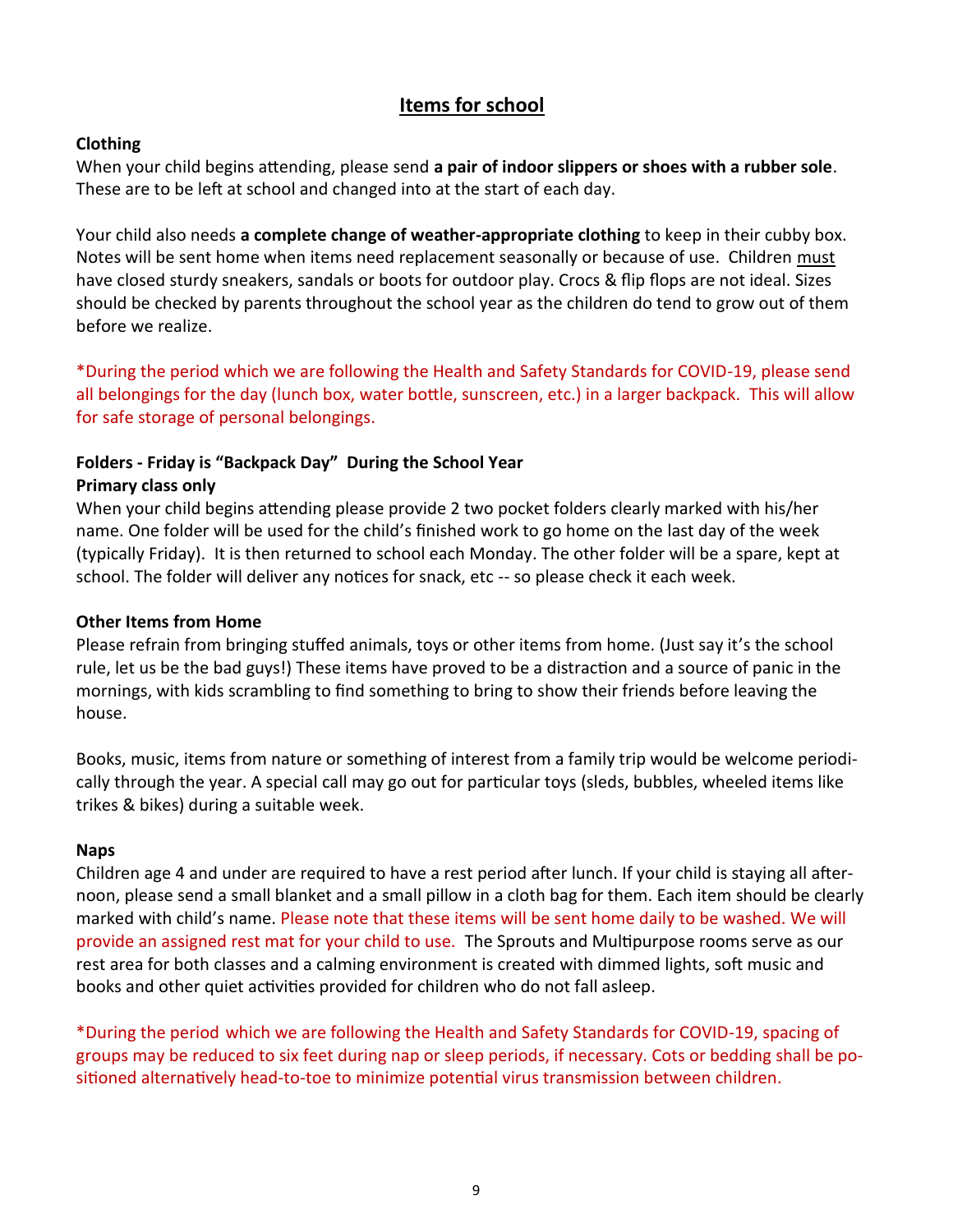# **Observations**

\*Please note: During the period which we are following the Health and Safety Standards for COVID-19, Visitors are not permitted to enter the building. We will stay in communication with our families as soon as this restriction is lifted. Please contact the office to schedule your visit. Below are some useful guidelines for observing.

# **Guidelines for Observing in the Classroom**

*reprinted, with permission, from the website of Compass Montessori School,* 

# *Jefferson County, CO*

We welcome observations, typically in the mornings after the children have settled into the routine of the new school year (4-6 weeks). We have a high regard for the children's classroom environment and take great care not to interrupt their concentration and focus. Observers are asked to stay seated in the classroom and try not to engage the children in conversation. A polite "hello" and a direct response would be appropriate if a child approaches to ask who you are and why you are visiting.

Here are some things to look for during observation. We will also give you a more detailed list of questions, and you may feel free to take notes and follow up with Barbette afterwards to talk about what you see!

**Classroom Environment** A great deal of effort and thought is devoted to the "prepared environment" of a Montessori classroom. Each piece of material has been placed on the shelf to help the child independently develop a particular skill. Students of different ages are intermingled so that they may help and learn from one another.

**Degree of Self-Direction** Notice that the students learn in different ways. With some types of materials you will see groups of students working cooperatively, and with others you will find an individual student working intently. Still other students may be walking through the classroom seemingly not engaged in any direct activity. Very often, this last type of student is engaging in absorbing the other students and materials through observation.

**Role of the Teacher and Assistant** The teacher is the facilitator of the children's autonomous learning processes, preparing the environment and giving students the tools to utilize the materials. Sometimes the teacher provides direct encouragement or indirect appreciation, and at other times judicious absence. There is a basic respect for each individual student's particular style of learning in the Montessori classroom.

You will notice that the classroom assistant may not be actively involved with teaching, but serves as a calm and gentle presence in the classroom, quietly helping to maintain the environment and unobtrusively supporting the teacher.

**Sociability** Watch the ways in which the students offer assistance to one another with the materials and with everyday tasks. Note how the younger students absorb the older student's work simply by being near them and how, conversely, the older student will assist the younger ones with work that they have already mastered. The student's natural desire to form friends and be part of an ongoing commu-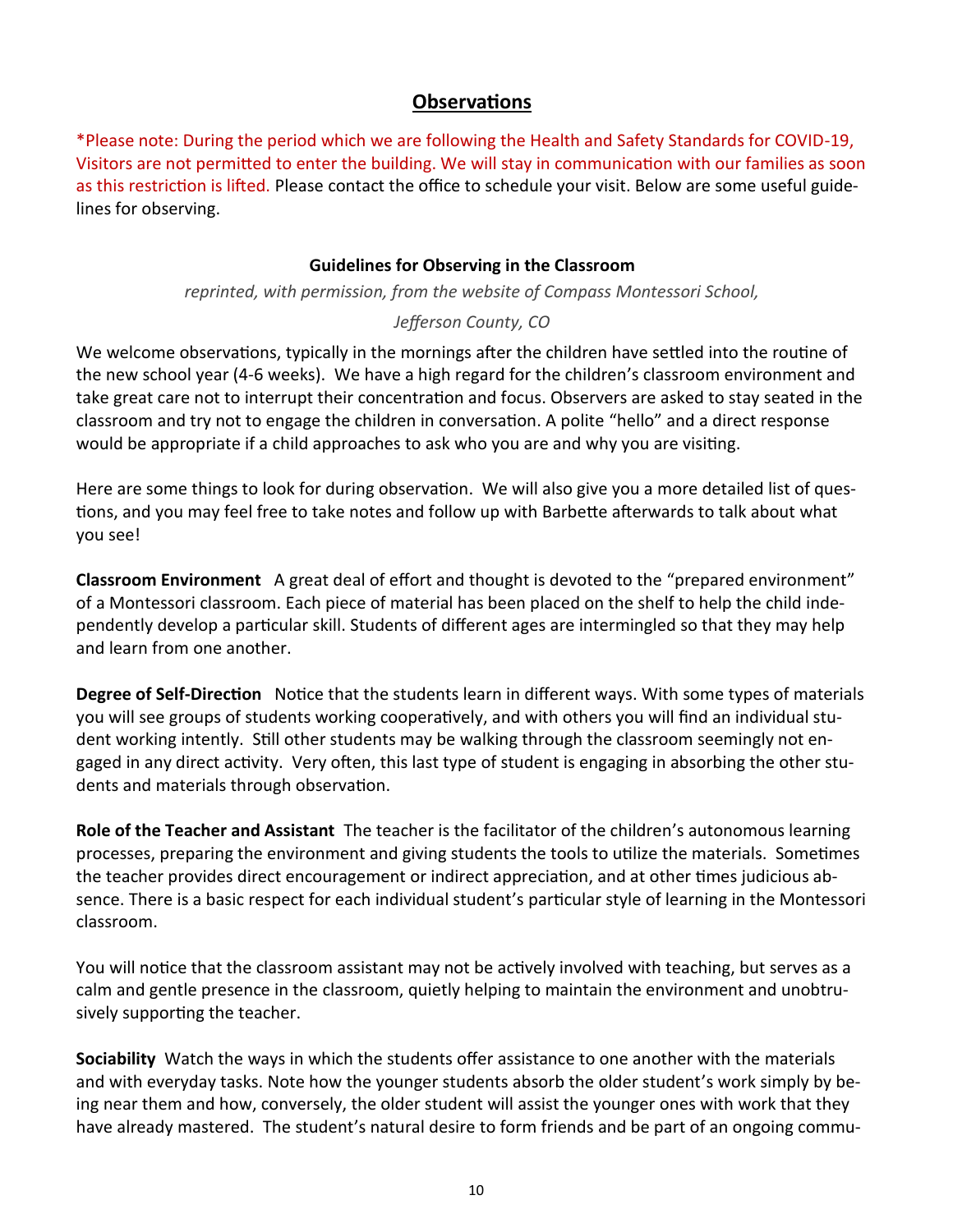# **Part III Health & Safety**

# **Contagious Disease Policy**

While regular attendance is important for the continuity of the child's development, there are times when a child must be kept home. Please take a sick day whenever there is an unexplained rash, discharge from eyes, ears or nose, vomiting, diarrhea, severe pain, or fever. To protect all children attending school, state law requires any child with visible symptoms of what appears to be a contagious disease be sent home. **Please plan ahead for alternate care in the event your child needs to be kept home or be sent home because of illness.**

Please inform the school immediately if your child contracts head lice or is diagnosed with a communicable disease such as chicken pox or strep. Per NJ state regulations, we will notify families of the situation with a list of symptoms so that everyone can be aware should their child(ren) contract the illness. No mention of the infected child's name will be made.

#### **Table of Excludable Communicable Diseases**

A child who contracts any of the following diseases may not return to the center without a physician's note stating that the child presents no risk to himself/herself or others (see notes for chicken pox and lice).

| <b>Respiratory Illnesses</b> |                     | <b>Contact Illnesses</b> | <b>Gastrointestinal Illnesses</b> |
|------------------------------|---------------------|--------------------------|-----------------------------------|
| Chicken Pox <sup>*</sup> +   | <b>Strep Throat</b> | Impetigo                 | Giardia Lamblia*                  |
| <b>German Measles</b>        | Tuberculosis*       | <b>Scabies</b>           | Hepatitis $A^*$                   |
| Hemophilus Influenzae*       | Whooping Cough*     | Lice                     | Salmonella*                       |
| Meningococcus*               |                     |                          | Shigella*                         |

**\*** Reportable diseases that will be reported to the health department by the center.

- If your child has chicken pox or lice, a doctor's note is not required to re-admit the child to the center. For chicken pox a note from the parent is required, stating either that at least six days have elapsed since the onset of the rash, or that all sores have dried and crusted.
- For lice, a note from the parent is required stating that treatment has been completed and no nits remain.

# **Emergency Procedures**

Any accidents, incidents or illnesses occurring throughout the school day will be documented by staff using our Accident/Incident forms. Completed forms will be provided to parents for review and require a signature. For any major injury or one that occurs above the neck (minor or major) parents will be notified immediately via phone or email. 911 will be called prior to parent notification if the situation is life-threatening. If neither parent has responded within 10 minutes, emergency contacts will be called in order of preference. *Your emergency contacts must be able to drive and assume care of the child.* If the school deems it necessary, we will contact the child's doctor.

If a child falls ill during the school day, the administration will assess the severity and determine if it is best for the child to remain at school or be sent home. Children with fevers above 100.4 will be sent home and shall be excluded from the facility for 10 days from symptom onset, or until they receive an alternate diagnosis from a healthcare provider or a negative COVID-19 test result. (exclusion criteria updated on 5/26/2021)

#### **Medication at School**

*Please do not place any over the counter or prescription medications in children's lunchboxes!* If a child requires or may require medication of any sort during the school day, it **must be given to the teacher upon arrival** along with written instructions as to dosage & timing.

Prescription medication must have a signed note from the physician giving dosage instructions.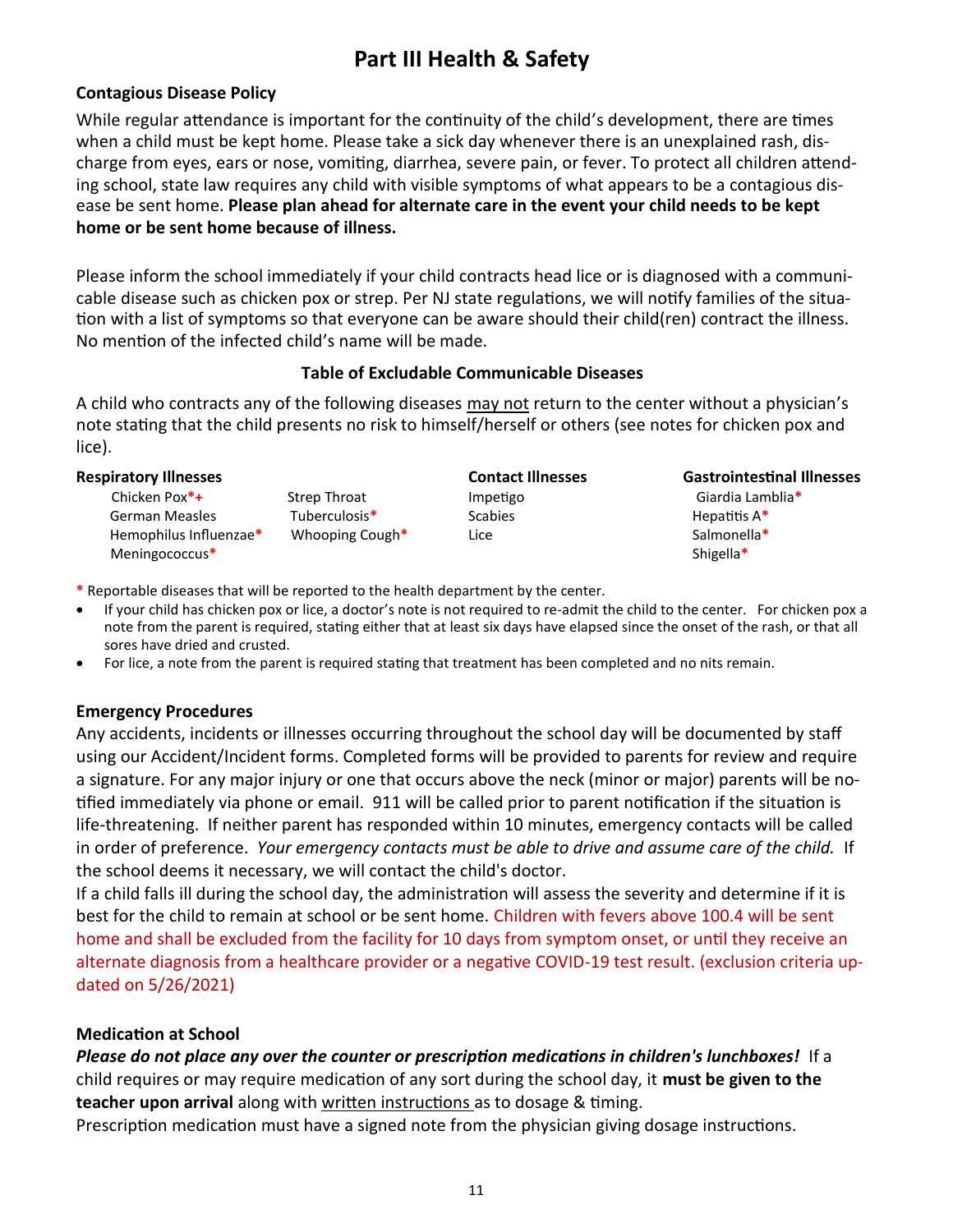#### **Secret Garden Montessori**

# **School Health & Safety Plan for COVID-19**

Policy and Procedures in response to the COVID-19 pandemic are reviewed and reevaluated regularly by school leadership and Board of Trustees. SGM will continue to follow all mandates from the state of New Jersey. We remain committed to communicating with families as changes occur.

# **Updated February 2022**

# **Pre-Screening:**

All health forms need to be received on or before the child's first day of school or summer program. All immunizations must be up to date. All required medications must be documented on the school's medication administration form prior to the child's start date.

Attendance will be taken daily. If a child will be absent, we ask parents to inform the school via email (rosalie@secretgardenmontessori.org) or phone and include a reason for the absence, i.e, sickness, vacation, family event, etc. Absence notifications will be forwarded to the classroom teacher.

Children: To protect the health of all of our community and to prevent the spread of infection, parents must report to the school immediately if the child or any person in the child's household has or is suspected to have COVID-19, or has come into close contact with someone who has a confirmed positive case of COVID-19. State and federal regulations and guidelines will be followed, and confidentiality will be protected to the greatest extent possible.

Faculty/staff: All staff will report to the school immediately if they or any person in their household has or is suspected to have COVID-19, or has come into close contact with someone who has a confirmed positive case of COVID-19 or has any of the following symptoms: fever, shortness of breath, sore throat, cough, temperature, loss of smell, loss of taste, myalgia, fatigue, nausea, diarrhea.

# **Daily Health Screening:**

Children: Health screenings for all students will be conducted daily at drop-off each morning. *Children and staff with a fever in excess of 100.4 degrees Fahrenheit, or exhibiting other symptoms of COVID-19, shall not be allowed to enter the facility, nor will persons that have exposure to persons known to have COVID-19.*

Faculty/staff: A health screening will be completed independently by staff each morning. Any staff with a temperature equal to or higher than 100.4 will be sent home.

Drop off and pick up: Cross-class exposure will be minimized during drop off and pick up times by the use of multiple entry and exit points and a refined transition to the classroom for each group. Details of each program's procedures and arrival and dismissal times will be included with program-specific communication at the beginning of the school year/summer program.

Visitors: Non-essential visits will occur after school hours. Essential visitors shall be scheduled and escorted into the school so that they will not come within six feet of students and non-visit related employees. All visitors shall be subject to the same screening procedures as children and staff.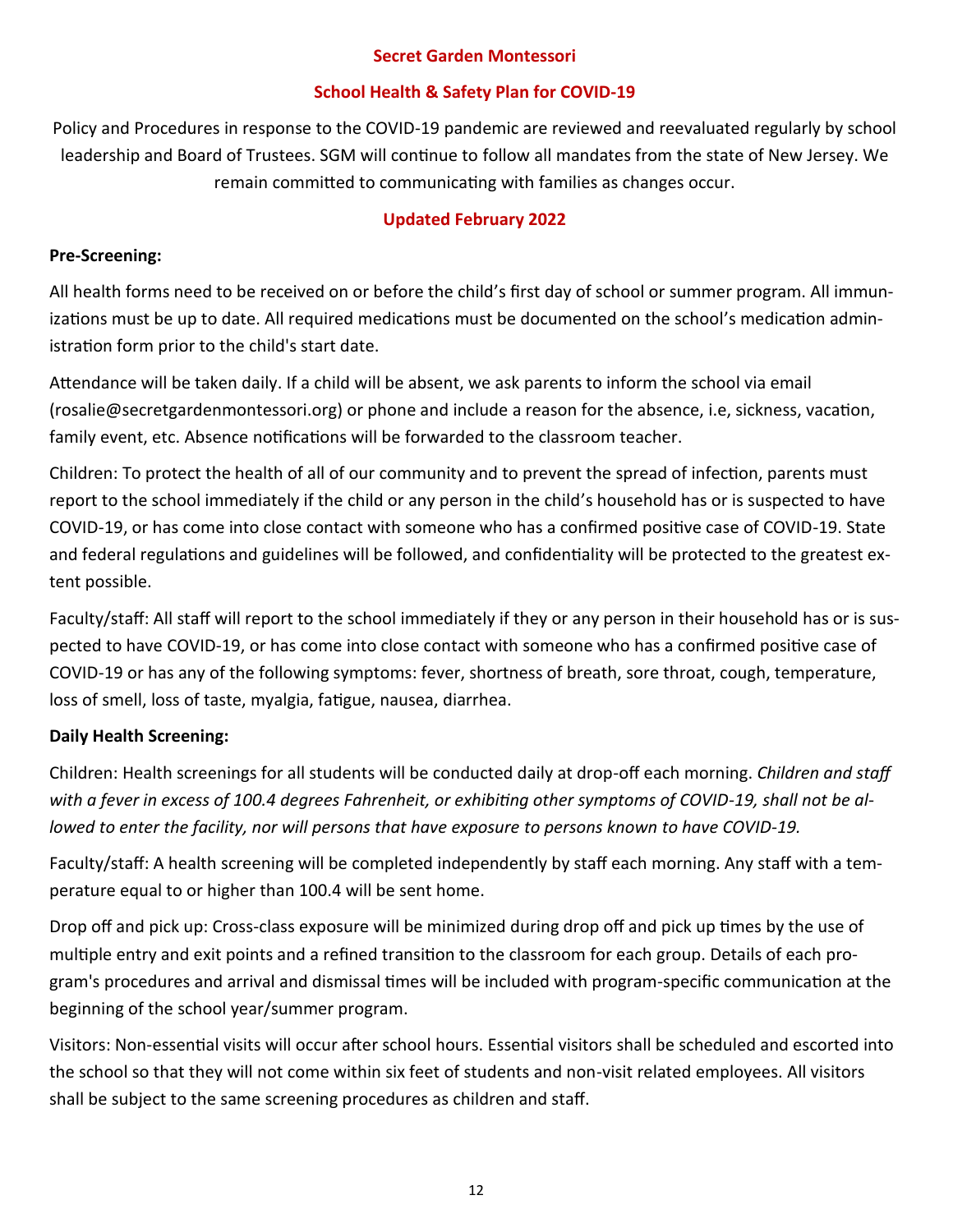# **Cohorting:**

Cohorts are defined as 'classrooms' at our school. Sprouts and Primary classrooms will remain in their own learning environments when the overall attendance at school is over 30. During Summer Program, depending on attendance totals, classes may integrate at different times throughout the day.

Children and teachers will have close contact, but each classroom will function as an independent unit, and be socially distant from other classrooms, administration, and facilities, as much as is possible. Our goal is for children to be comfortable and able to freely move, learn, and interact. Keeping children in smaller cohorts reduces overall risk of transmission.

# **Masking:**

Mask wearing during the school day and in all extended care programs will be optional after March 7, 2022, except during the following circumstances:

- **During periods of elevated community transmission**, when COVID-19 Activity Level Index (CALI) is elevated to scores of high (orange) to very high (Red), all individuals will be required to mask while in school.
- **After returning from isolation or quarantine:** All individuals who are permitted to return to school during days 6-10 of quarantine are required to mask while in school.
- **When illness occurs at school**: All individuals above the age of 2 who become ill with symptoms consistent with COVID-19 while in school will wear a mask until they leave the premises.

# **Hygiene:**

All faculty, staff, and children will wash hands thoroughly and properly upon entering the building, and frequently throughout the day, according to what is appropriate for that age group and recommended by the CDC. Teachers are responsible for setting and maintaining these routines.

Certain individual supplies will be provided to children, such as: scissors, pencils, markers, glue, playdough. Students will wash hands before selecting a work and disinfecting of materials will happen as often as possible.

# **Personal Item Requirements:**

Clothing and other student materials will be stored individually in the child's cubby or backpack. All personal belongings will be sent home daily. Linens need to be washed before they return.

Toys from home are not permitted in the school building.

# **Disinfecting:**

SGM staff will implement sanitation procedures throughout the day, disinfecting high volume surfaces such as doorknobs, tables, and bathrooms regularly.

Materials in the classroom will be wiped down after use. High touch areas will be cleaned and disinfected/ sanitized regularly and before and after activities such as meals, art projects, etc.

Each classroom has at least one Medify Air Purification unit. The EPA states "when used along with other best practices recommended by CDC and others, filtration can be part of a plan to reduce the potential for airborne transmission of COVID-19 indoors."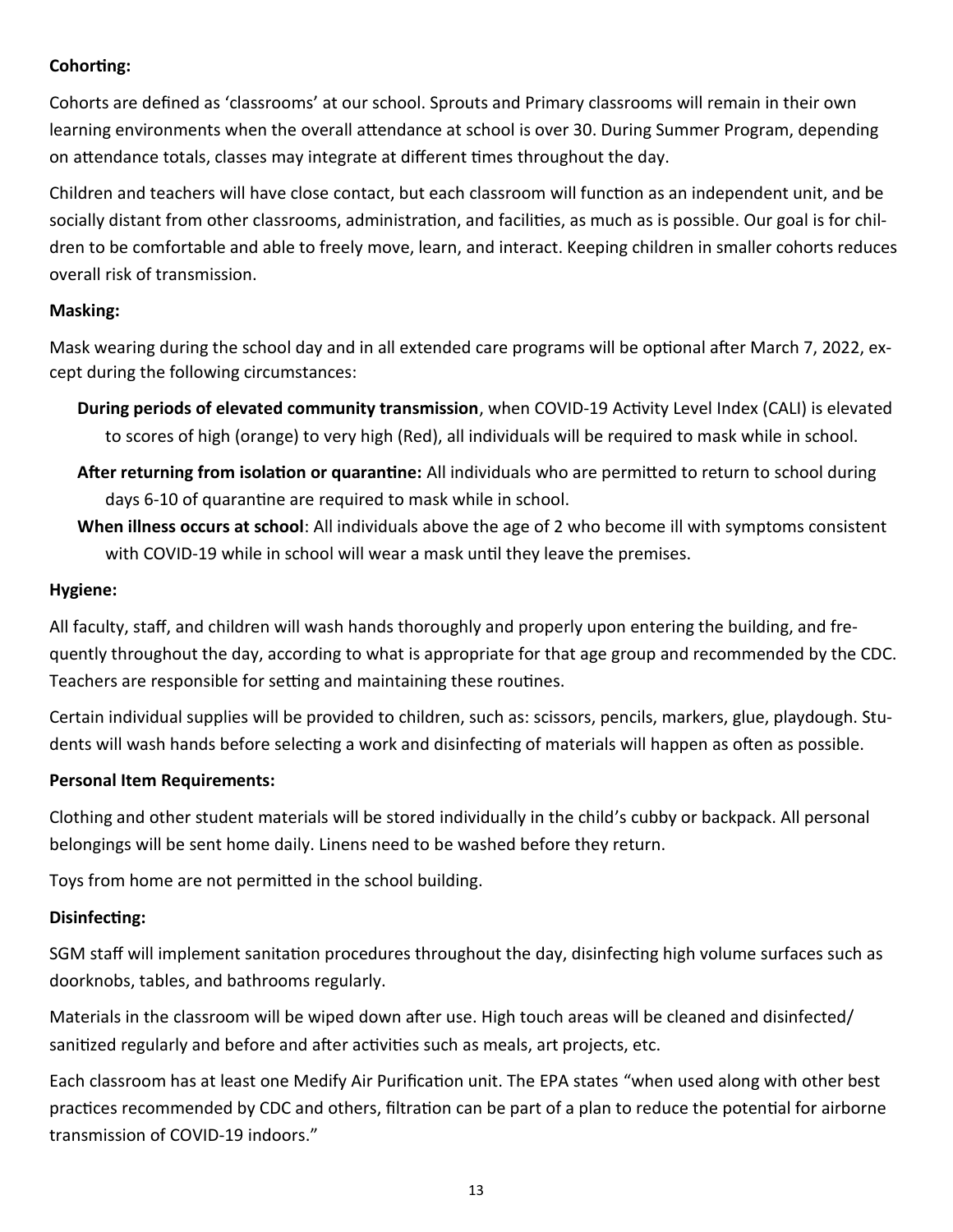#### **Illness & Isolation:**

Children are expected to be in good health when in school. Parents are asked to keep their children at home when showing any signs of illness.

Any child who exhibits signs of illness during the day will immediately be brought to the office for further evaluation and isolation. If a child exhibits a fever or is deemed to be too ill to remain at school, a parent will be called to pick the child up.

Students who are absent due to illness with covid-related symptoms must present a negative COVID-19 test result OR self-quarantine for 10 days without a test, and be symptom-free, before returning to school. Students with a temperature over 100.4°F (38°C) will need to remain fever-free, without fever-reducing medication, for 24 hours before returning to school.

Staff who are showing symptoms of illness will also be sent home to monitor for Covid-19 symptoms and will not return to work until cleared. Unvaccinated staff who have a family member who has tested positive for COVID-19 or have themselves come in close contact with someone who has tested positive for COVID-19, will not come to school until they have completed the appropriate quarantine time according to NJ guidelines and cleared.

The school will immediately notify our county department of health of any suspected or known COVID-19 exposure at the school and will follow guidelines on partial or full closure of programs as required by the state. The community will be informed by email or phone call when an early dismissal or closure is needed. In the event of a facilities closure, depending on length of time, the school will implement an alternative learning program. In this case, tuition will remain the same, with the exception of Before and After Care Costs (when offered).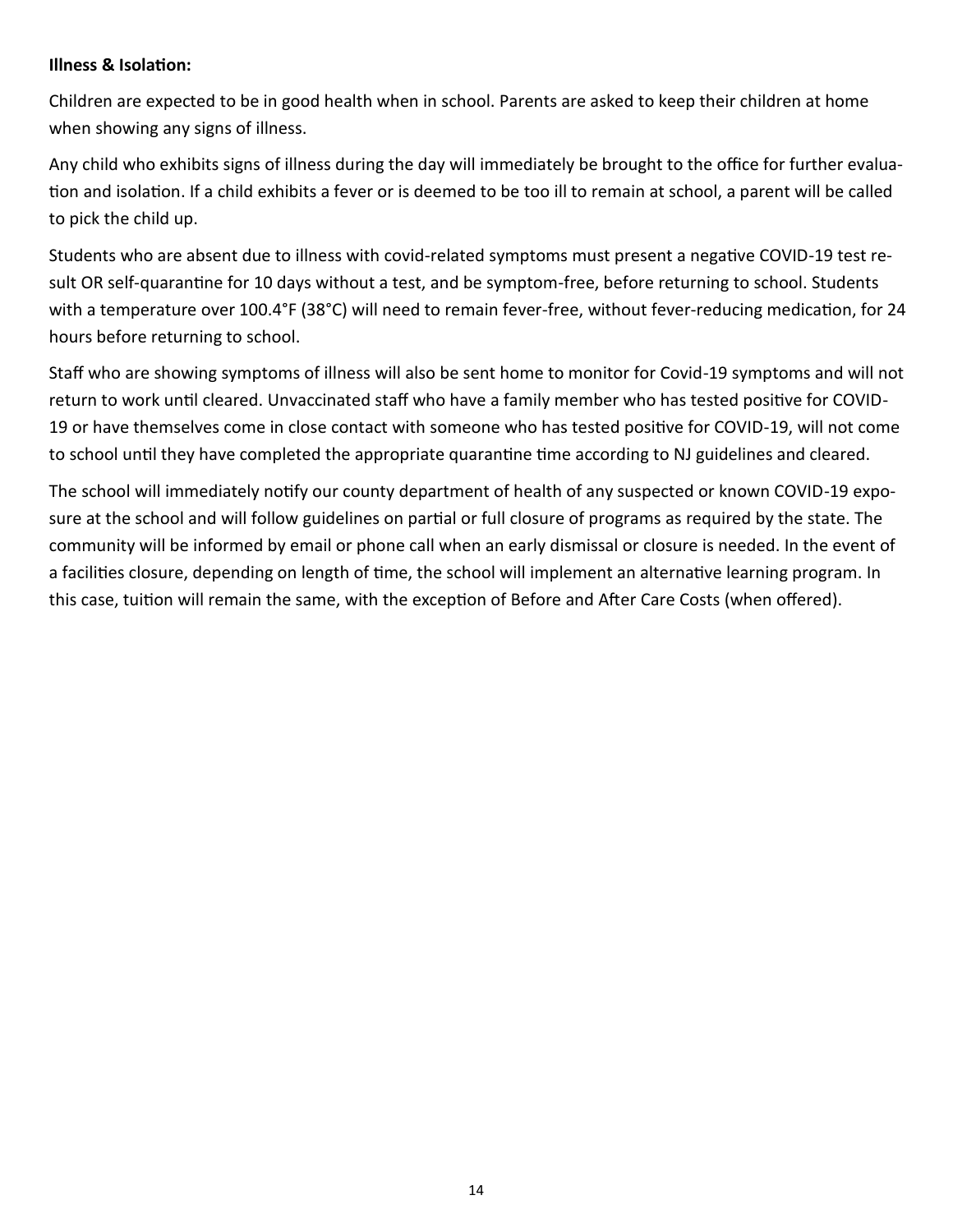# **Emergency Medical Treatment Authorization**

A signed emergency medical treatment release form is required to be on file for each student. This form authorizes the school to contact the child's physician directly for instructions.

If it is impossible to contact the physician, the school may make any arrangements deemed necessary. *Parents or emergency contacts are expected to transport children home or to the doctor/hospital.*  In the event of ambulance transportation directly from the school, an adult will accompany the child at all times until parent or emergency contact arrives at the hospital.

# **Policy on Releasing Children**

Each child may be released only to the child's parent(s) or person(s) authorized by the parent(s) to take the child from the center and to assume responsibility for the child in an emergency if the parent(s) cannot be reached.

#### **If a non-custodial parent has been denied access, or granted limited access, to the child by a court order a copy of the order must be submitted with your registration to be filed with your child's records and we will comply with the terms of the court order.**

If the parent(s) or person(s) authorized by the parent(s) fails to pick up a child at the time of our center's closing we will attempt first to contact the parent(s) and then the emergency contact.

If the time reaches one hour past closing (6:30pm), and we are still unable to reach you and no longer able to supervise the child on-site, we will contact the 24-hour State Central Registry hotline to request assistance in caring for the child.

**If the parent(s) or person(s) authorized by the parent(s) appears to be physically and/or emotionally impaired to the extent that, in the judgment of the director and/or staff member, the child would be placed at risk of harm if released to such an individual, we will NOT release your child and will proceed with contacting the next person on your pick-up list.**

# **Early/Alternate pick up**

To arrange for early pick-up, authorize another person to pick up your child, or extend your child's day, provide a written note in the morning if at all possible.

If your plans have unexpectedly change and you need to extend your child's day or give permission for an alternative pick-up, please call the school.

Be sure to supply the person's full name & relationship to child if they are unknown to us and have them be prepared to provide identification to the staff member releasing your child.

# **To report lateness or absence please call the school 908.628.9639.**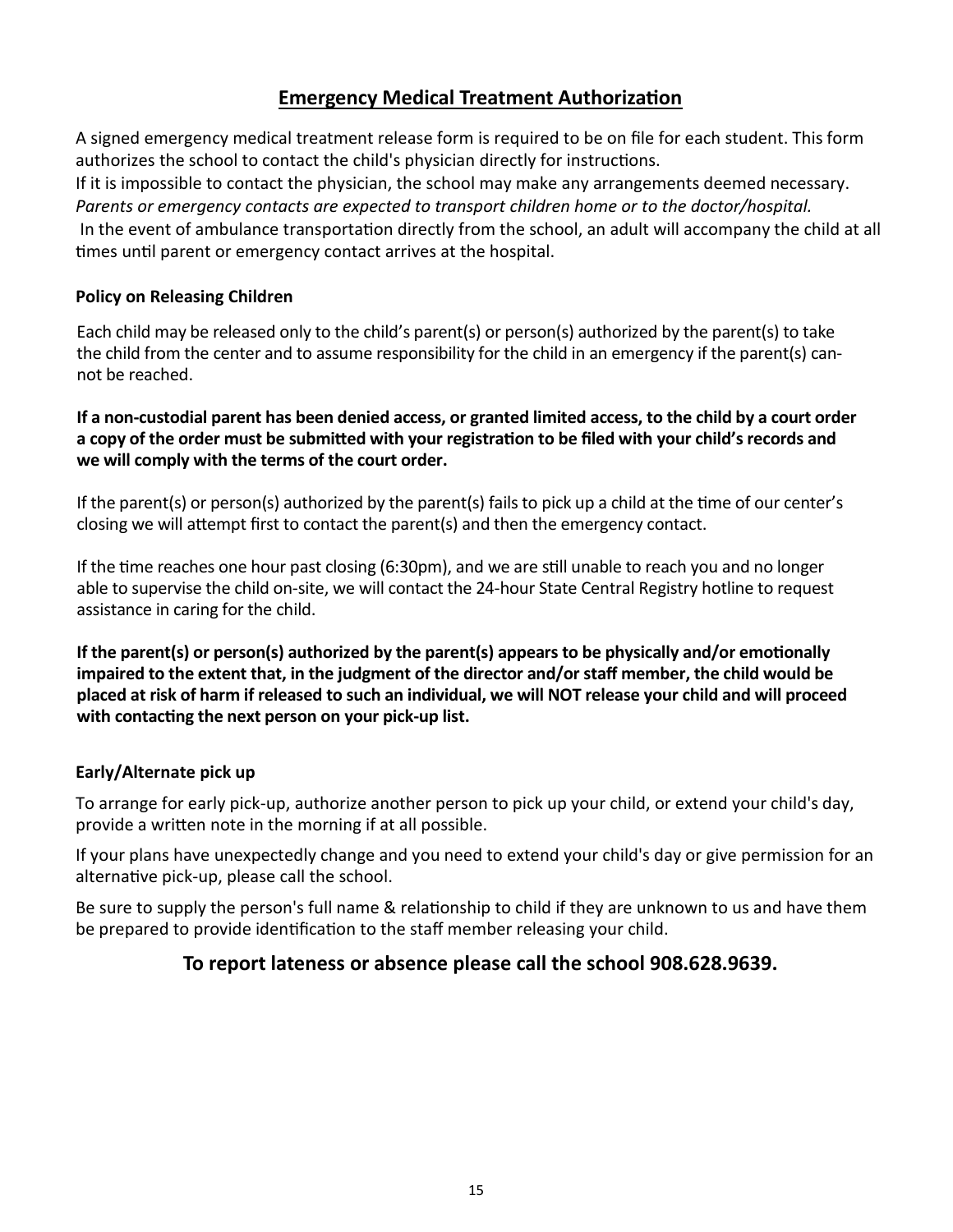## **Food and other Allergies**

All allergies **must** be detailed on the child's Medical Emergency Information data sheet. All allergy medications must be submitted in the original box with the child's prescription information on it. For families with food allergies or sensitivity concerns, you are welcome to bring in alternative snacks for your child.

PLEASE NOTE\* We are NOT A PEANUT FREE facility.

## **Weather-Related Closings**

Since we draw from several school districts which often make different decisions about delays/ cancellations, we **do not** link our opening/closing decisions to any particular district. **Please plan to check your email on days when there is inclement weather. Any delay or closure information will be emailed to you directly by 6:15am.**

If we're open but you have concerns about the driving conditions, **please feel comfortable keeping your child home**. Please remember to call in absent!

The SGM school calendar will have 178 days with two days included for emergency closings. Any emergency closing days in excess of the two built in closing days will be added to the first three days of the April Spring Break. Should there be a need for further makeup days, two days will be utilized at the end of the school year in June. Emergency closing days in excess of 5 days will not be made up.

#### **Emergency evacuation plan**

Our emergency plans are on file with the Frenchtown Borough Police. In the event of a mass evacuation, we will report to: Frenchtown Elementary School 902 Harrison Street Frenchtown, NJ 08825 Ph. 908-996-2751

In the event that the elementary school is evacuated, we will report to: American Legion 510 Harrison St Frenchtown, NJ 08825 Ph. 908-996-

ALL emergency evacuation/lockdown procedures are posted in the vestibules in accordance with our licensing requirements.

#### **Fire Drill Procedure**

We hold monthly fire drills to promote fire safety. The children practice lining up and walking out of the building when they hear a fire alarm sound. They are instructed to line up on the grassy area outside of the classroom and remain silent until they hear their name called in the roll. The teacher retrieves the roll book and emergency forms and the aide will check the bathrooms before departing the building. The classrooms are equipped with smoke detectors, alarms, and emergency lighting. The building is equipped with a sprinkler system.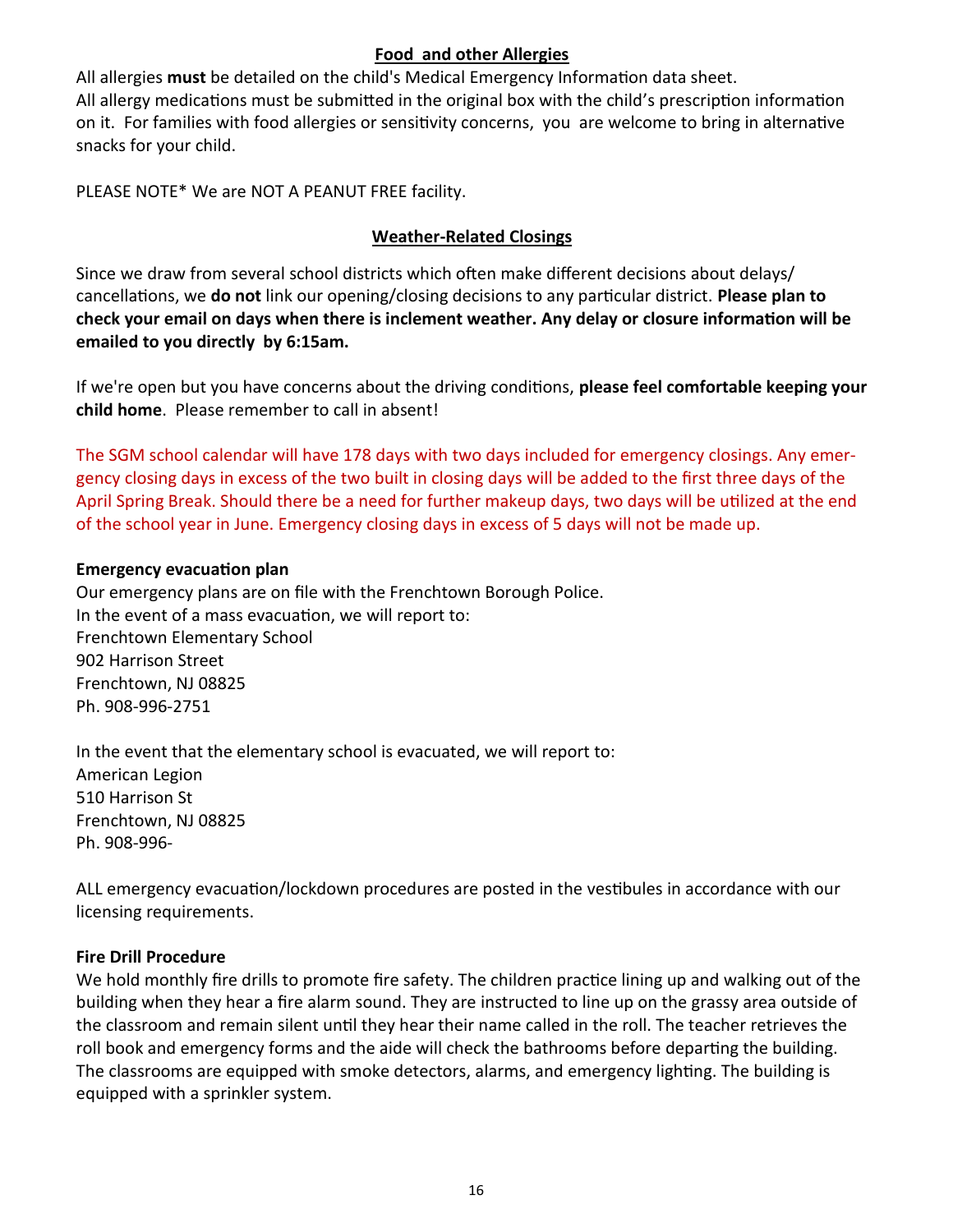# **Part IV Communication**

SGM understands that one of the most critical components to a successful school experience is open, honest and ongoing communication between our organization and your family. As such, we have created a number of ways to stay in touch with one another.

#### **The Parent Portal on the website**

Please visit [www.secretgardenmontessori.org](http://www.secretgardenmontessori.org) and click on the "Parent log in" tab on the home page. You will be prompted to enter the password to gain access. The password changes annually. Here you will find the 2021-22 Family Contact List.

#### **Weekly electronic newsletter**

This weekly newsletter is typically issued on Fridays. In it you will find updates about classroom happenings, photos of the children in action, resources, upcoming events and other basic information. The platform we use can sometime send the newsletter into junk or spam folders, so please check yours if you don't see it in your inbox weekly.

# **Office phone**

Please contact the office with any urgent matters or programmatic concerns. The school phone number is 908-628-9639. Administrative staff will be available by phone from 8:30am-3:30pm Monday through Friday. If you have a child enrolled in our Extended care program, an additional phone number will be provided to contact the school during extended care hours.

# **Staff Emails**

A complete list of faculty emails is available at the bottom of our student directory. Emails sent to the administration during regular office hours shall be answered promptly. Please note that teachers are not readily available to reply to texts during daytime hours but will respond as soon as possible. If you need to communicate an urgent message, please do NOT call but email instead.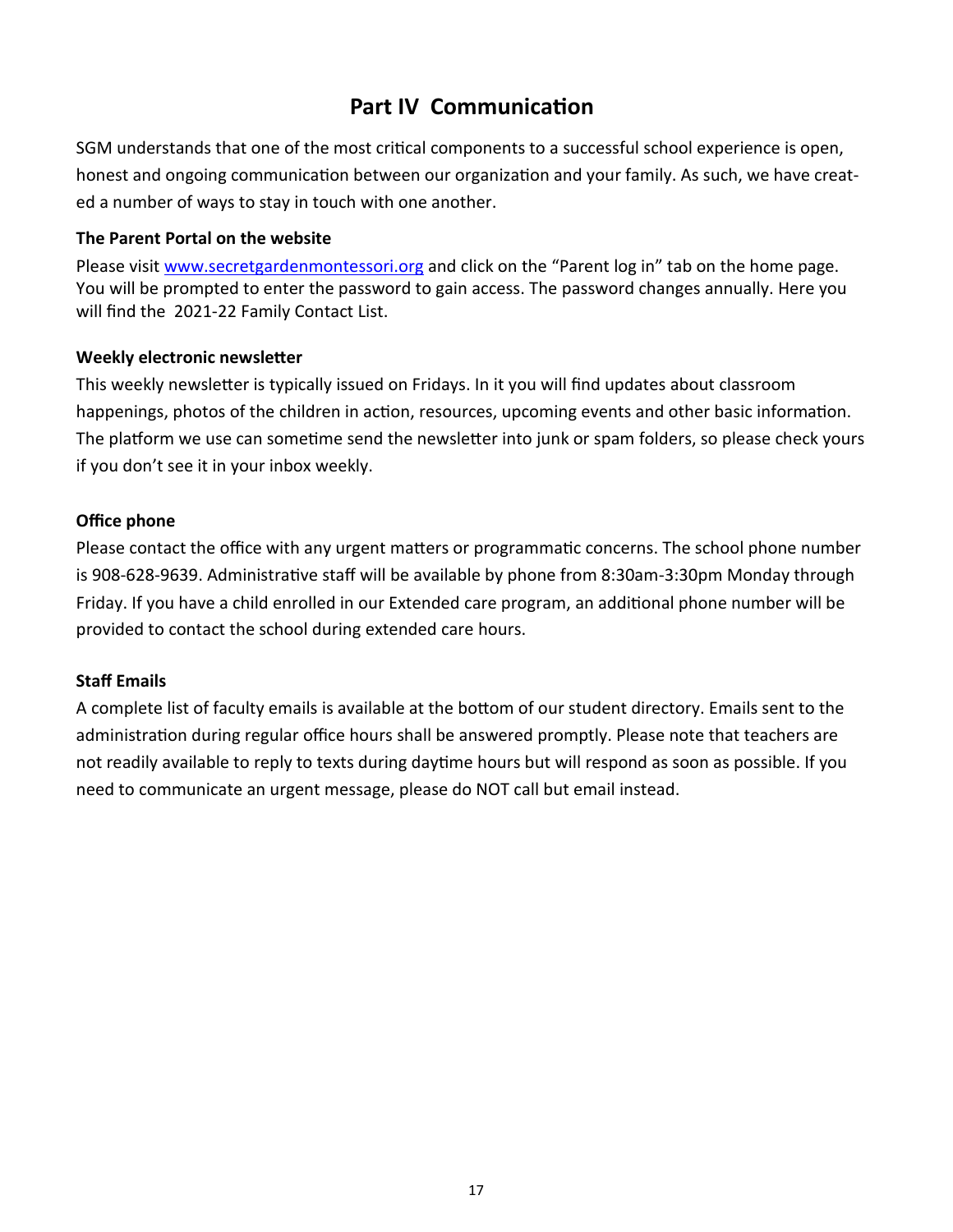#### **White board/Scheduling updates**

If you are on-site at drop-off in the morning and would like to communicate a scheduling update for that particular day, please let staff know and they will note it on the white boards in either vestibule. Any notifications after morning drop off should be communicated by phone or email. All other scheduling updates requested for future dates should be sent via email to the office. Please do not consider the request approved until you receive confirmation notice from us.

#### **Emergency notifications**

Urgent emergency notifications including unexpected closures and delays will be distributed via email notification.

#### **Conferences**

Semi-annual parent conferences held in mid-November and mid-February are conducted for all students and provide an opportunity for the teacher to frame a narrative of the child's learning style, interests and progress on specific skills. Examples of classroom work will be shared.

**Conference Days** are considered in-service days for our faculty. Time slots will be offered during both day & evening in order to make scheduling easier. We appreciate having both parents in attendance if possible. While the parent conference is an appropriate time to discuss all aspects of a child's development in and out of school, if you have a specific concern, please do not feel you must wait for a specific date. We can easily schedule a mini-conference by phone or after school, & if necessary provide an activity for your child so you can meet with your child's teacher privately.

#### **Record-keeping & Transfer of Records**

We maintain an attendance record & written records of parent conferences for all our students. This serves as the formal educational file which is transferred to the student's 1st grade school when we receive an official request for release of school records. We will also pass on health records & reports on any educational/psychological evaluations.

#### **Email & Social Media**

The school website and social media outlets such as Facebook serve as the voice of SGM to the parent body and larger community, and are not designed to be venues for dialogue. Our Parent Evenings and school community events are opportunities for discussion and connection. Emails associated with SGM, and the contact information in the protected Parent Directory, are *not* to be shared or re-utilized. Announcements you would like to share with the parent body through the SGM Weekly ReadMe should be conveyed to office.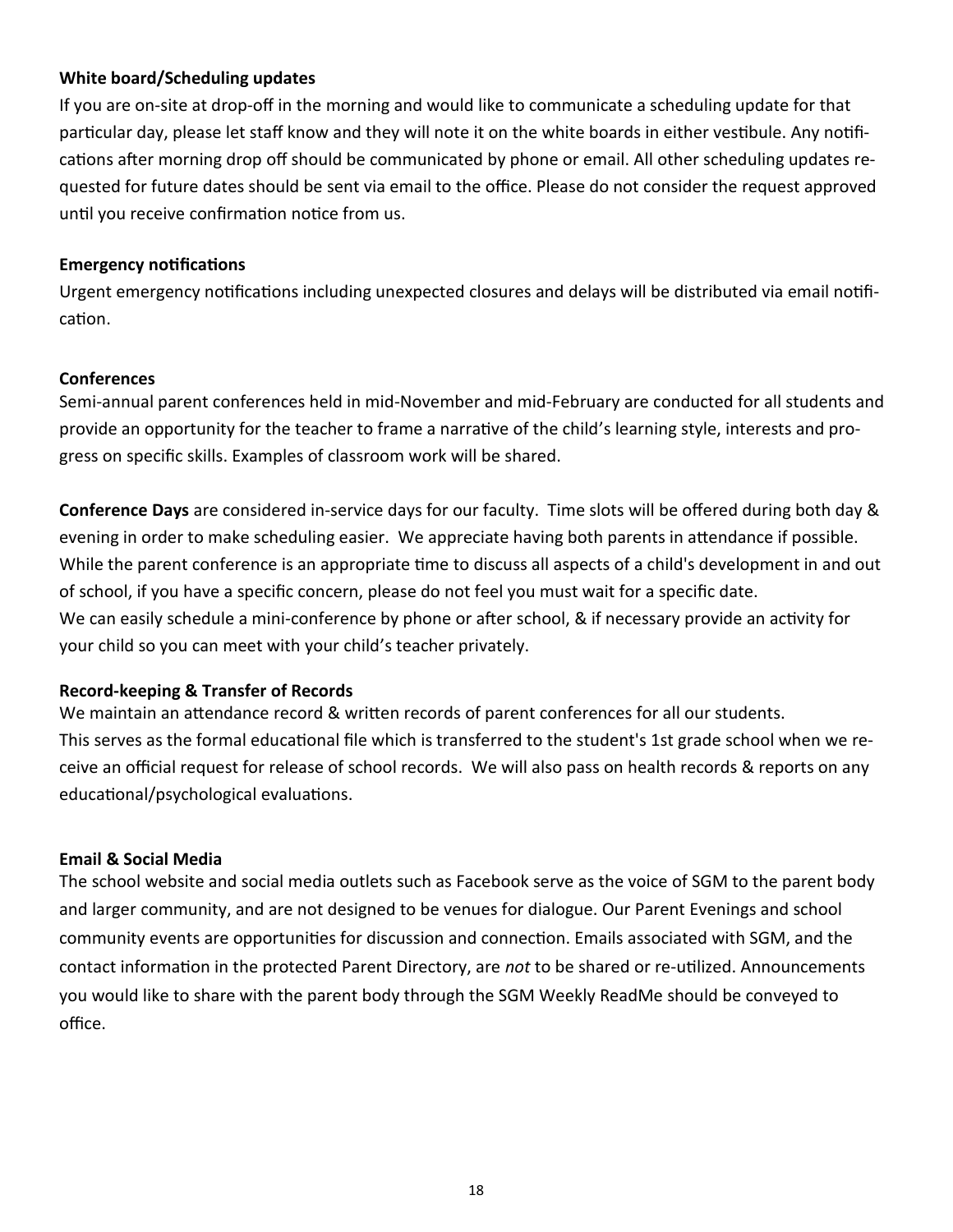#### **Photography and Screen time Policy**

We request that parents DO NOT TO POST photos/video taken at school events on social media or picturesharing sites without prior arrangement with the school. This protects all our community members' right to privacy.

Parents are given a photo/work release form at registration requesting permission to use their children's images & work in promotion for Secret Garden Montessori. Your consent to this release permits us to utilize photographs approved by us in our promotional materials online & in print. Parents will receive notification & possibly be asked to sign separate releases if photographs/work are to appear in a newspaper, blogpost, contest entry etc.

We do not have computer or television screens in our classrooms. On rare occasions, and only when it aides to illustrate a specific concept being taught, children will be shown brief clips from the internet on our school computer or laptop. There is no passive, recreational program viewing for our children at any time.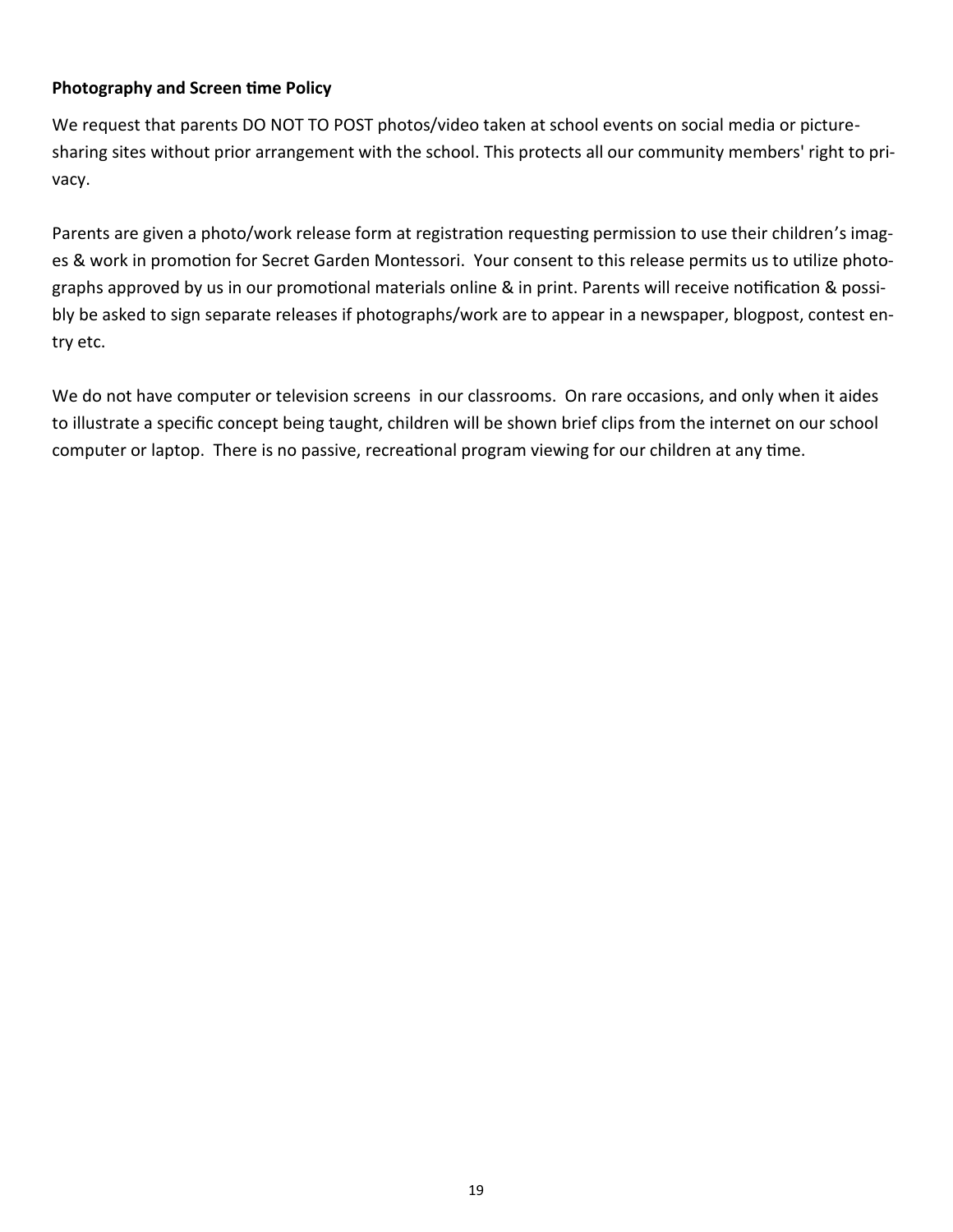# **PART V Licensing Requirements**

## **Information to Parents from the NJ Office of Licensing**

Under provisions of the Manual of Requirements for Child Care Centers (N. J. A. C. 10 : 122), every licensed child care center in New Jersey must provide to parents of enrolled children written information on parent visitation rights, State licensing requirements and other child care matters.

#### **In keeping with this requirement, SGM must also secure every parent's signature attesting to his/her receipt of the information. ( The signature forms can be found in your registration packet)**

Our center is required by the State Child Care Center Licensing Law to be licensed by the Bureau of Licensing of the New Jersey Division of Youth and Family Services. A copy of our current license must be posted in a prominent location at our center. Look for it when you're in the center.

To be licensed, our center must comply with the Manual of Requirements for Child Care Centers (the official licensing regulations). The regulations cover such areas as: physical environment/life-safety; staff qualifications, supervision, and staff/child ratios; program activities and equipment; health, food and nutrition; rest and sleep requirements; parent/community participation; administrative and record keeping requirements; and others.

Our center must have on the premises copy of the Manual of Requirements and make it available to interested parents for review. If you would like to review our copy, just ask any staff member. Parents may secure a copy of the Manual of Requirements for Child Care Centers, for a nominal fee, by writing to the Bureau of Licensing, Division of Youth and Family Services, CN 717, Trenton, New Jersey 08625- 0717, telephone (609) 292-1021 or (609) 292-9220.

We encourage parents to discuss with us any questions or concerns about the policies and program of the center or the meaning, application or alleged violations of the Manual of Requirements. We will be happy to arrange a convenient opportunity for you to review and discuss these matters with us. If you suspect our center may be in violation of licensing standards, you are entitled to report them to the Bureau of Licensing. Of course, we would appreciate your bringing these concerns to our attention, too.

Our center must have a policy concerning the release of children to parents or people authorized by parent(s) to be responsible for the child. Please discuss with us your plans for your child's departure from the center.

Our center must have a policy about dispensing medicine and the management of communicable diseases. Please talk to us about these policies so we can work together to keep our children healthy.

Parents are entitled to review the center's copy of the Bureau of Licensing's Inspection/Violation Reports on the center, which are issued after every State licensing inspection of our center. If there is a licensing complaint investigation, you are also entitled to review the Bureau's complaint Investigation Summary Report, as well as any letters of enforcement or other actions taken against the center during the current licensing period. Let us know if you wish to review them and we will make them available for your review.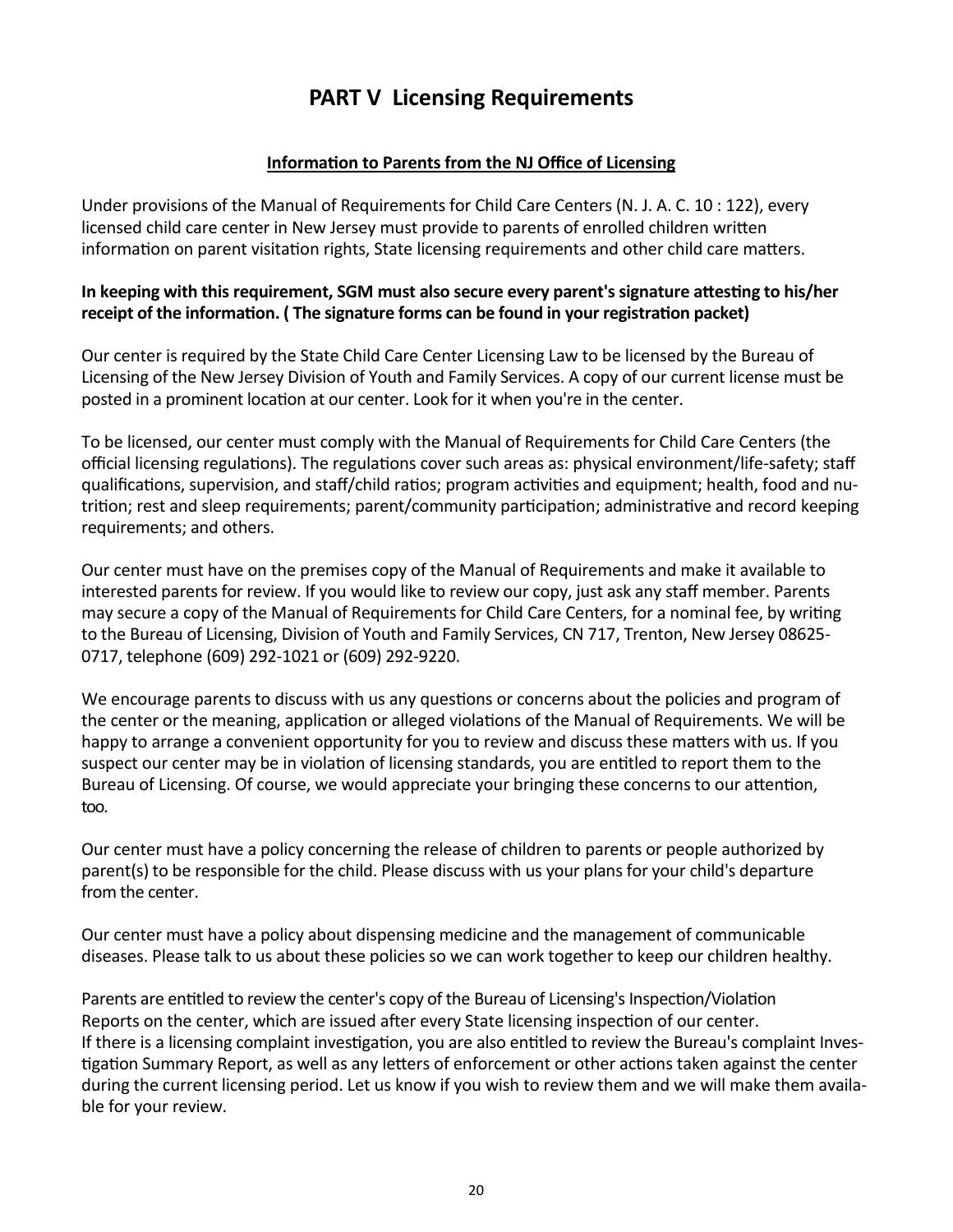Our center must cooperate with all DYFS inspections/investigations. DYFS staff may interview both staff members and children.

Our center must post its written statement of philosophy on child discipline in a prominent location and make a copy of it available to parents upon request. We encourage you to review it and to discuss with us any questions you may have about it.

Our center must post a listing or diagram of those rooms and areas approved by the Bureau for the children's use. Please talk to us if you have any questions about the center's space.

Our center must offer parents of enrolled children ample opportunity to participate in and observe the activities of the center. Parents wishing to participate in the activities or operations of the center should discuss their interest with the center director, who can advise them of what opportunities are available. Parents of enrolled children may visit our center at any time without having to secure prior approval from the director or any staff member. Please feel free to do so when you can. We welcome visits from our parents.

Our center must inform parents in advance of every field trip, outing, or special event away from the center, and must obtain prior written consent from parents before taking a child on each such trip.

Anyone who has reasonable cause to believe that an enrolled child has been or is being subjected to any form of hitting, corporal punishment, abusive language, ridicule, harsh, humiliating or frightening treatment, or any other kind of child abuse, neglect, or exploitation by any adult, whether working at the center or not, is required by State law to report the concern immediately to the Division of Youth and Family Services' Office of Child Abuse Control, Toll-Free at (800) 792-8610, or to any District Office. Such reports may be made anonymously.

Parents may secure information about child abuse and neglect by contacting: Community Education Office, Division of Youth and Family Services, CN 717, Trenton, 08625-0717.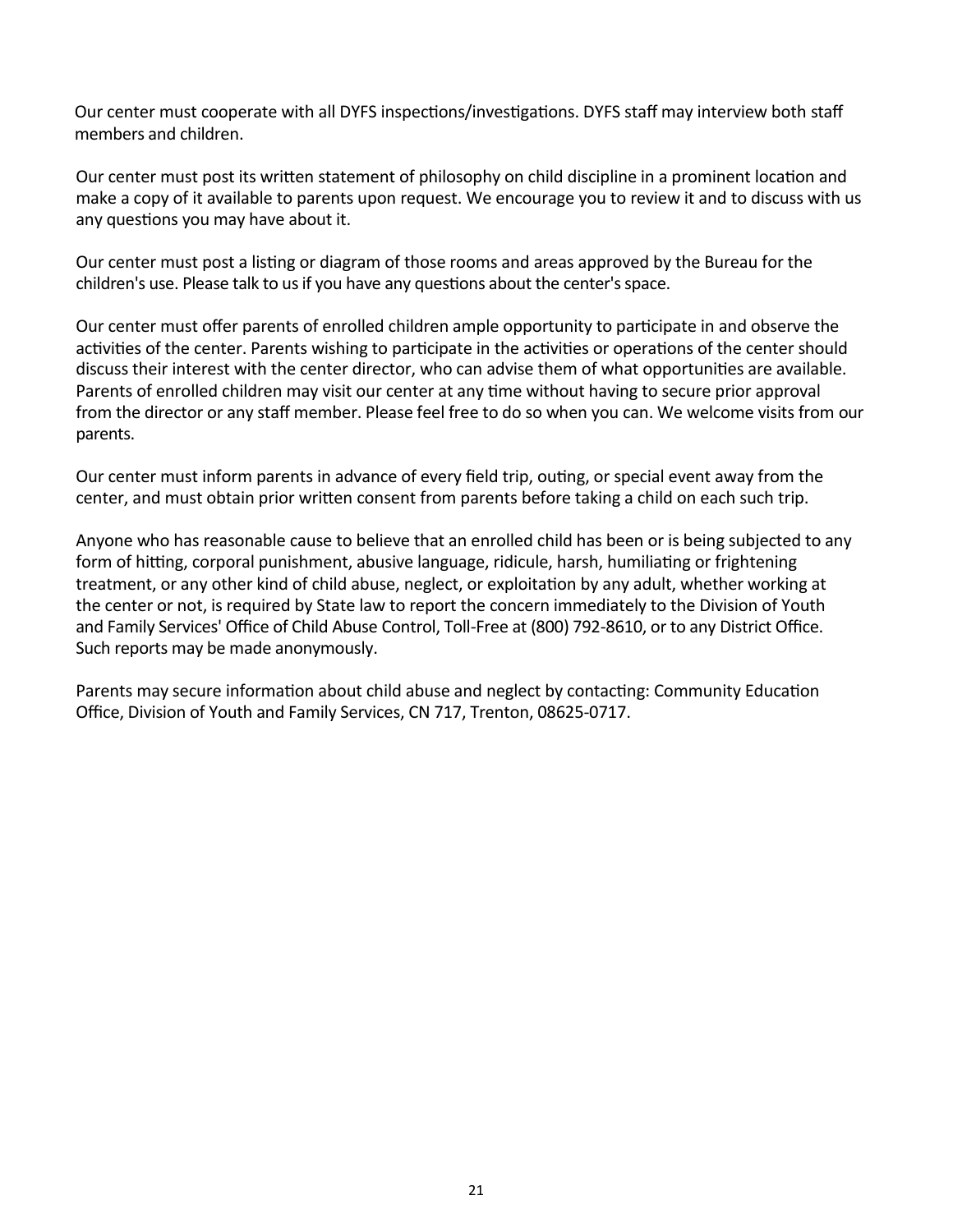# **Discipline Policies and Procedures**

A key component of the Montessori philosophy is the concept of peace education and is woven seamlessly throughout the curriculum. We strive to assist children in becoming champions of peace and equality with valuable skills of creative problem-solving in order to cultivate their compassionate spirits. As such, we do not employ physical punishments or harsh language when disciplining the children.

Some of the methods we do employ include:

#### **Instilling logical consequences and offering choices**

Example: If a child knocks over a pile of books, the logical consequence is that he/she is responsible for picking them up. Example: "If you choose to play when it's work time, then you can do your work while the others have their play time."

#### **Redirection**

If undesirable behavior is displayed, rather than dwelling there, we simply invite the child to do something else and attempt to re-direct their focus. Young children are usually very receptive to this.

#### **Taking responsibility for ones actions**

Example: If one child offends or otherwise hurts another, we do not demand that they make an apology but rather let them know that they have "hurt their friend" and ask the offender to inquire with the victim as to what they need to feel better. Sometimes it's a hug, sometimes an ice-pack or even distance from their friend for a while. All these choices must be respected and followed through with.

#### **Framing it in the positive**

We try to always tell children what we want to see, not what we don't want. Example "Walk your feet" instead of "Don't run". This feels much better to both the child and adult and typically yields much better results.

#### **Staying in the moment**

There is no such thing as a "bad" child and we work hard to clearly address undesirable behaviors without condemning a child's character or forming negative expectations. Each moment is new and another opportunity to "do the right thing". We try also to take notice of positive behaviors and offer praise as they occur.

We also employ the methods from and highly recommend to all families, the book "How to talk so children will listen and listen so children will talk" by Adele Faber and Elaine Mazlish. We have a number of copies in our parent library for anyone interested in borrowing them.

# **Disciplinary Incident documentation policy**

Whenever serious disciplinary events occur, the staff will document the occurrence in the form of an incident report. Families will be provided a copy and asked to sign a school copy acknowledging their receipt of the information. Further, on occasion the administrative team may issue a call home to report behavioral incidents when they are serious and/or pervasive. Through this process of documentation, we are able to recognize emerging patterns and remain in an ongoing dialogue with families about their child(rens) needs.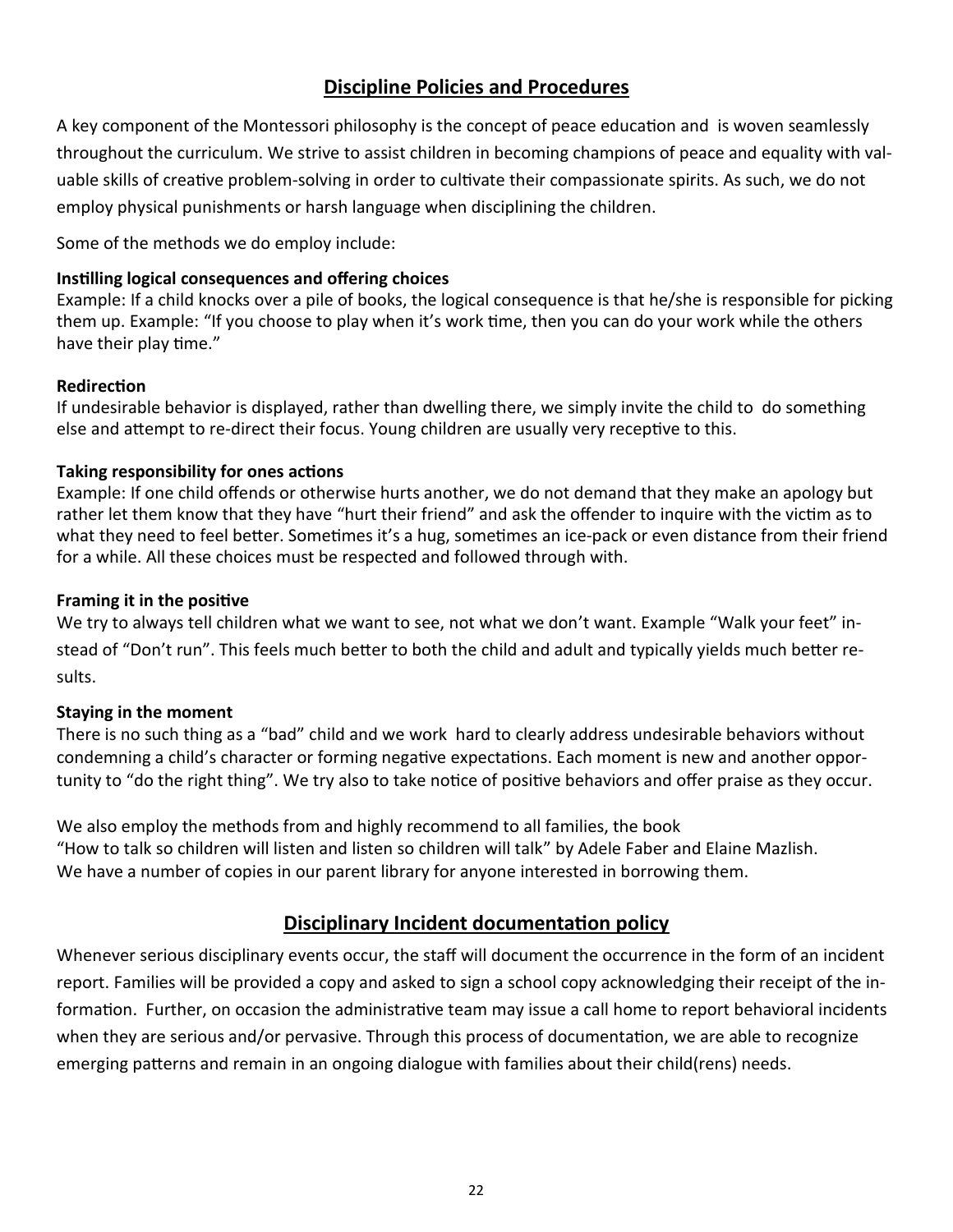# **Suspension/Expulsion Policy**

Unfortunately, there are sometimes reasons we have to expel a child from our program either on a short-term or permanent basis. We want you to know we will do everything possible to work with the family of the child(ren) in order to prevent this policy from being enforced.

The following are reasons we may have to terminate or suspend a child:

# **PARENTAL ACTIONS FOR CHILDS EXPULSION**

- Failure to pay/habitual lateness in payments
- Failure to complete required forms including the child's immunization records
- Habitual tardiness when picking up your child
- Physical or verbal abuse to staff

# **CHILDS ACTIONS FOR EXPULSION**

- Failure of child to adjust after a reasonable amount of time
- Uncontrollable tantrums/angry outbursts
- Ongoing physical or verbal abuse to staff or other children
- **Excessive biting**

# **PROACTIVE ACTIONS THAT WILL BE TAKEN IN ORDER TO PREVENT EXPULSION**

- Staff will try to redirect child from negative behavior
- Staff will reassess classroom environment, appropriate nature of activities, supervision
- Staff will always use positive methods and language while disciplining children
- Staff will praise appropriate behaviors
- Staff will consistently apply logical consequences for not adhering to rules
- Child will be given verbal warnings
- Child will be given time to regain control
- Child may lose certain privileges
- Child's disruptive behavior will be documented and maintained in confidentiality
- Parent/guardian will be notified verbally
- Parent/guardian will be given written copies of the disruptive behaviors that might lead to expulsion
- The director, classroom staff, and parent/guardian will have conference(s) to discuss how to promote positive behaviors
- Parent/guardian will be given literature or other resources regarding methods of improving behavior
- Recommendation of evaluation by professional consultation

# **SCHEDULE OF EXPULSION**

- If after the remedial actions above have not worked, the child's parent/guardian will be advised verbally and in writing about the child's or parent's behavior warranting an expulsion. An expulsion action is meant to be a period of time so that the parent/guardian may work on the child's behavior or to come to an agreement with the center.
- The parent/guardian will be informed regarding the length of the expulsion period.
- The parent/guardian will be informed about the expected behavioral changes required in order for the child or parent to return to the center.
- The parent/guardian will be given a specific expulsion date that allows the parent adequate time to seek alternate child care (approx. 1-2 weeks depending on risk to other childrens welfare or safety). Failure of the child/parent to satisfy the terms of the plan may result in permanent expulsion.

# **A CHILD WILL NOT BE EXPELLED IF A PARENT(S):**

- Made a complaint to the Office of Licensing regarding a center's alleged violations of the licensing requirements (877-667-9845)
- Reported abuse or neglect occurring at the center (877-NJ ABUSE)
- Questioned the center regarding policies and procedures